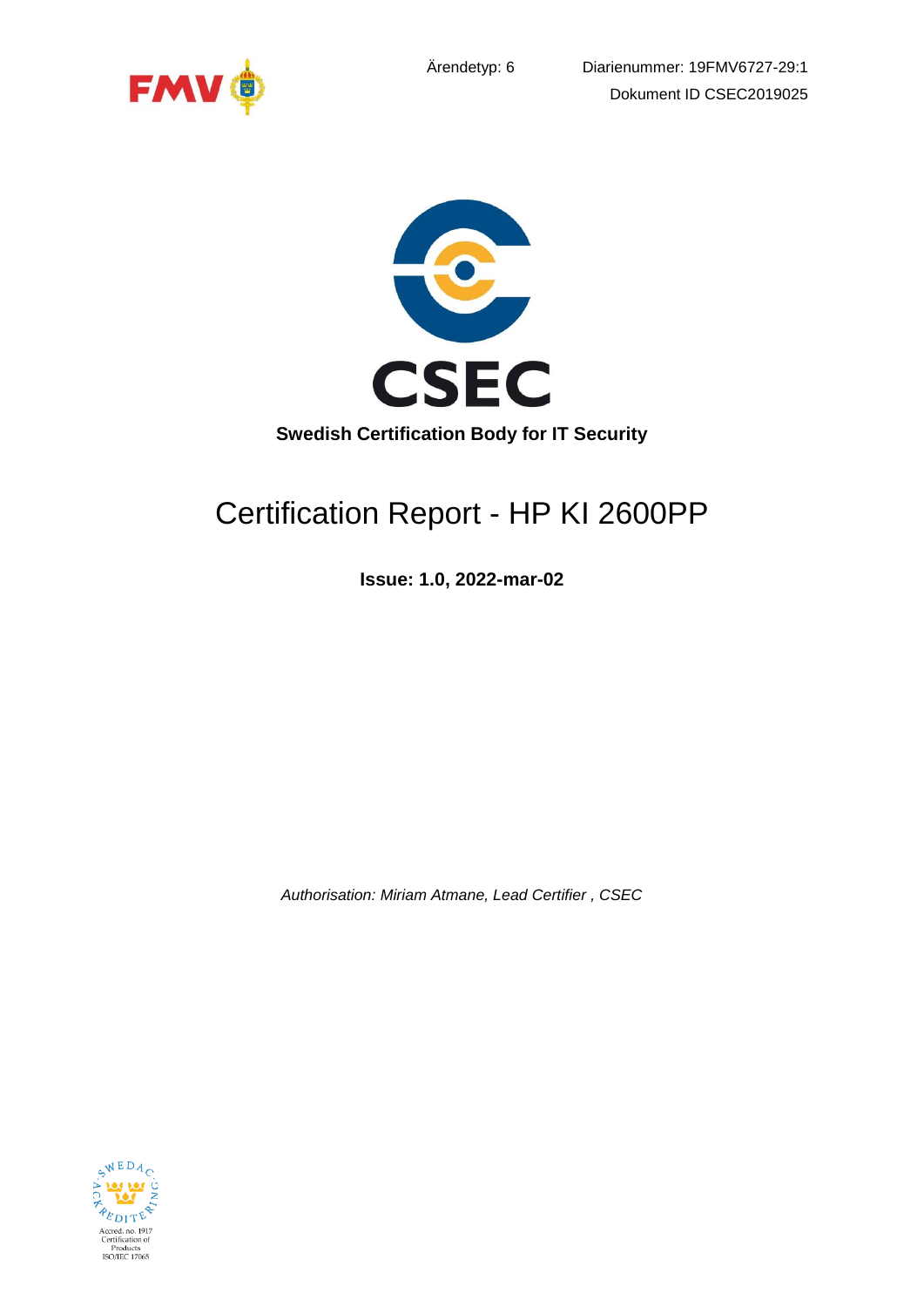Table of Contents

| 1              |                                                      | <b>Executive Summary</b>                                                                                                                                                                                                                                                  | 3                                         |
|----------------|------------------------------------------------------|---------------------------------------------------------------------------------------------------------------------------------------------------------------------------------------------------------------------------------------------------------------------------|-------------------------------------------|
| $\mathbf{2}$   |                                                      | <b>Identification</b>                                                                                                                                                                                                                                                     | 5                                         |
| 3              | 3.1<br>3.2<br>3.3<br>3.4<br>3.5<br>3.6<br>3.7<br>3.8 | <b>Security Policy</b><br>Auditing<br>Cryptography<br>Identification and authentication<br>Data protection and access control<br>Protection of the TSF<br>TOE access protection<br>Trusted channel communication and certificate management<br>User and access management | 6<br>6<br>6<br>6<br>7<br>8<br>8<br>8<br>8 |
| 4              | 4.1<br>4.2<br>4.3                                    | <b>Assumptions and Clarification of Scope</b><br><b>Usage Assumptions</b><br><b>Environmental Assumptions</b><br><b>Clarification of Scope</b>                                                                                                                            | 9<br>9<br>$\boldsymbol{9}$<br>10          |
| 5              |                                                      | <b>Architectural Information</b>                                                                                                                                                                                                                                          | 12                                        |
| 6              |                                                      | <b>Documentation</b>                                                                                                                                                                                                                                                      | 13                                        |
| $\overline{7}$ | 7.1<br>7.2<br>7.3                                    | <b>IT Product Testing</b><br><b>Developer Testing</b><br><b>Evaluator Testing</b><br><b>Penetration Testing</b>                                                                                                                                                           | 14<br>14<br>14<br>14                      |
| 8              |                                                      | <b>Evaluated Configuration</b>                                                                                                                                                                                                                                            | 15                                        |
| 9              |                                                      | <b>Results of the Evaluation</b>                                                                                                                                                                                                                                          | 17                                        |
| 10             |                                                      | <b>Evaluator Comments and Recommendations</b>                                                                                                                                                                                                                             | 19                                        |
| 11             |                                                      | <b>Certifier Comments</b>                                                                                                                                                                                                                                                 | 20                                        |
| 12             |                                                      | <b>Glossary</b>                                                                                                                                                                                                                                                           | 21                                        |
| 13             |                                                      | <b>Bibliography</b>                                                                                                                                                                                                                                                       | 23                                        |
|                | A.1<br>A.2                                           | <b>Appendix A</b> Scheme Versions<br><b>Scheme/Quality Management System</b><br><b>Scheme Notes</b>                                                                                                                                                                       | 25<br>25<br>25                            |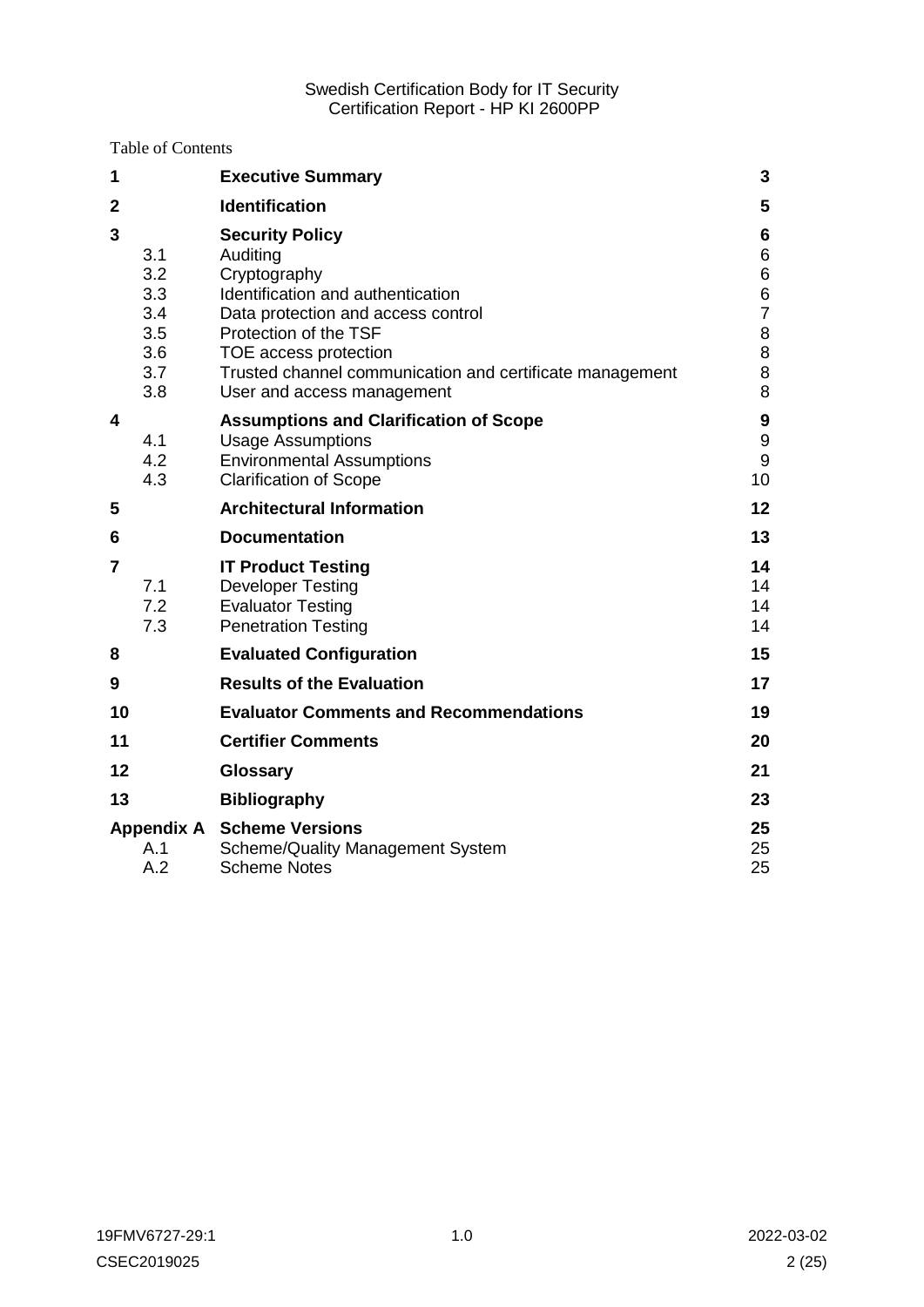## <span id="page-2-0"></span>**1 Executive Summary**

The Target of Evaluation (TOE) is HP FutureSmart 4.10 Firmware for the HP Color LaserJet Enterprise MFP M776 and HP LaserJet Enterprise MFP M634/M635/M636 with the following elements:

- HP FutureSmart 4.10 Firmware for the HP Color LaserJet Enterprise MFP M776 and HP LaserJet Enterprise MFP M634/M635/M636
- Guidance documentation

The TOE is the contents of the firmware with the exception of the operating system which is part of the Operational Environment. The following firmware modules are included in the TOE:

- System firmware
- Jetdirect Inside firmware

The firmware and guidance documentation are packaged in a single ZIP file and available for download from the HP Inc. website. The firmware is packaged in this ZIP file as a single firmware bundle.

In order to download the ZIP file, the customer needs to register with HP and sign into a secure website (HTTPS) to access the download page. The customer can receive sign-in credentials by sending an email to ccc-hp-enterprise-imaging-printing@hp.com. On the download site, a SHA-256 checksum is provided along with instructions on how to use it for verification of the integrity of the downloaded package.

The Security Target claims conformance to the following Protection Profiles and PP packages, if any:

- [PP2600.1]: IEEE Std 2600.1-2009; "2600.1-PP, Protection Profile for Hardcopy Devices, Operational Environment A". Version 1.0 as of June 2009; demonstrable conformance.
- [PP2600.1-CPY]: SFR Package for Hardcopy Device Copy Functions. Version 1.0 as of June 2009; demonstrable conformance.
- [PP2600.1-DSR]: SFR Package for Hardcopy Device Document Storage and Retrieval (DSR) Functions. Version 1.0 as of June 2009; demonstrable conformance.
- [PP2600.1-FAX]: SFR Package for Hardcopy Device Fax Functions. Version 1.0 as of June 2009; demonstrable conformance.
- [PP2600.1-PRT]: SFR Package for Hardcopy Device Print Functions. Version 1.0 as of June 2009; demonstrable conformance.
- [PP2600.1-SCN]: SFR Package for Hardcopy Device Scan Functions. Version 1.0 as of June 2009; demonstrable conformance.
- [PP2600.1-SMI]: SFR Package for Hardcopy Device Shared-medium Interface Functions. Version 1.0 as of June 2009; demonstrable conformance.

The evaluation has been performed by atsec information security AB in Danderyd, Sweden. The evaluation was completed on 2022-02-24.

The evaluation was conducted in accordance with the requirements of Common Criteria (CC), version. 3.1 release 5.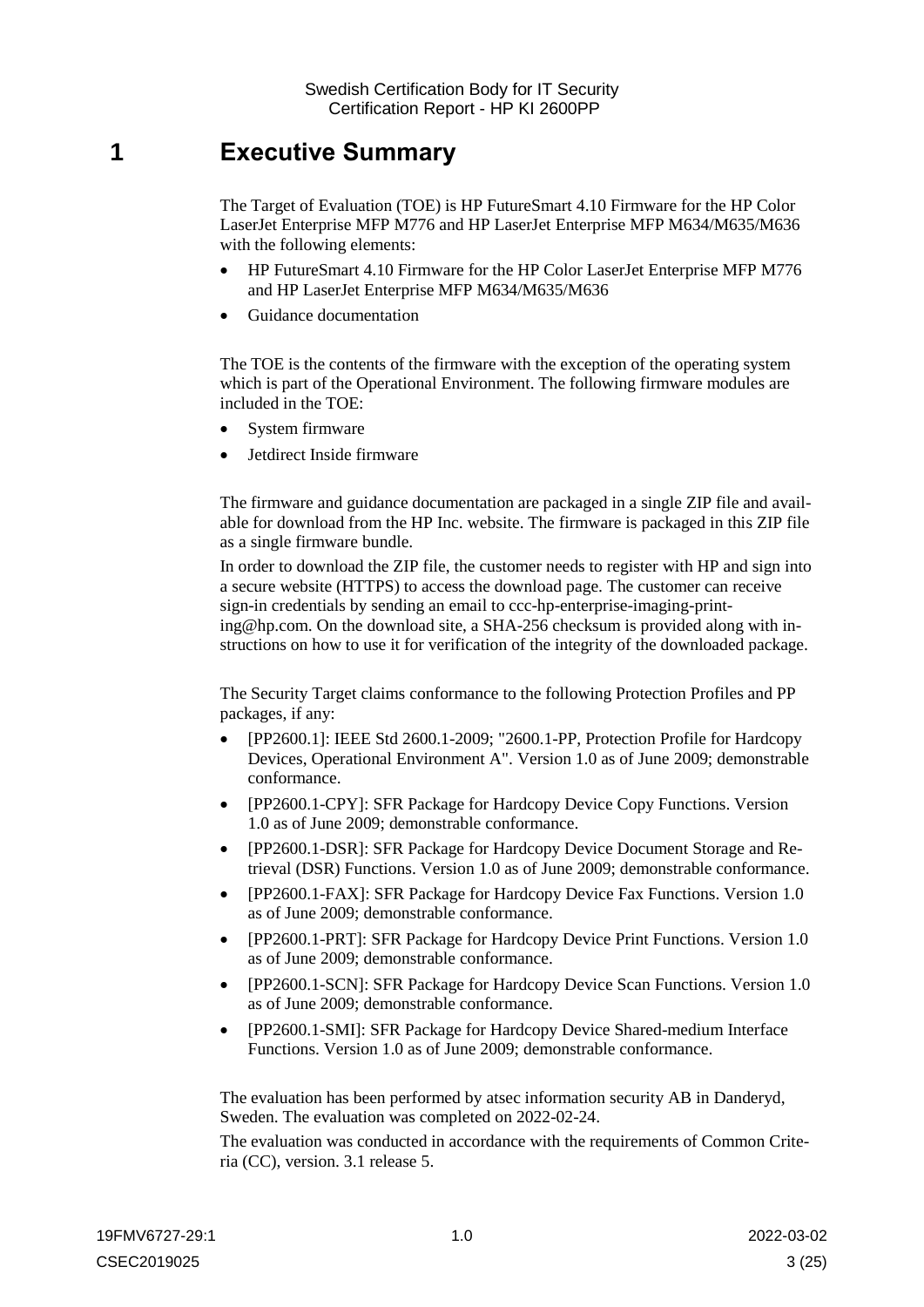atsec information security AB is a licensed evaluation facility for Common Criteria under the Swedish Common Criteria Evaluation and Certification Scheme. atsec information security AB is also accredited by the Swedish accreditation body according to ISO/IEC 17025 for Common Criteria.

The certifier monitored the activities of the evaluator by reviewing all successive versions of the evaluation reports. The certifier determined that the evaluation results confirm the security claims in the Security Target (ST) and the Common Methodology for evaluation assurance level EAL 3 augmented by ALC\_FLR.2.

The technical information in this report is based on the Security Target (ST) and the Final Evaluation Report (FER) produced by atsec information security AB.

The certification results only apply to the version of the product indicated in the certificate, and on the condition that all the stipulations in the Security Target are met.

This certificate is not an endorsement of the IT product by CSEC or any other organisation that recognises or gives effect to this certificate, and no warranty of the IT product by CSEC or any other organisation that recognises or gives effect to this certificate is either expressed or implied.

As specified in the security target of this evaluation, the implementation of some cryptographic primitives has been located in TOE environment, while the invocation of those primitives has been included in the TOE. Therefore the invocation of those primitives has been in the scope of this evaluation, while correctness of implementation of those primitives has been excluded from the TOE. Correctness of implementation is done through third party certification Cryptographic Algorithm Validation Program (CAVP) certificate SHS #4474 referred to in table 49 in the Security Target. Users of this product are advised to consider their acceptance of this third party affirmation regarding the correctness of implementation of the cryptographic primitive.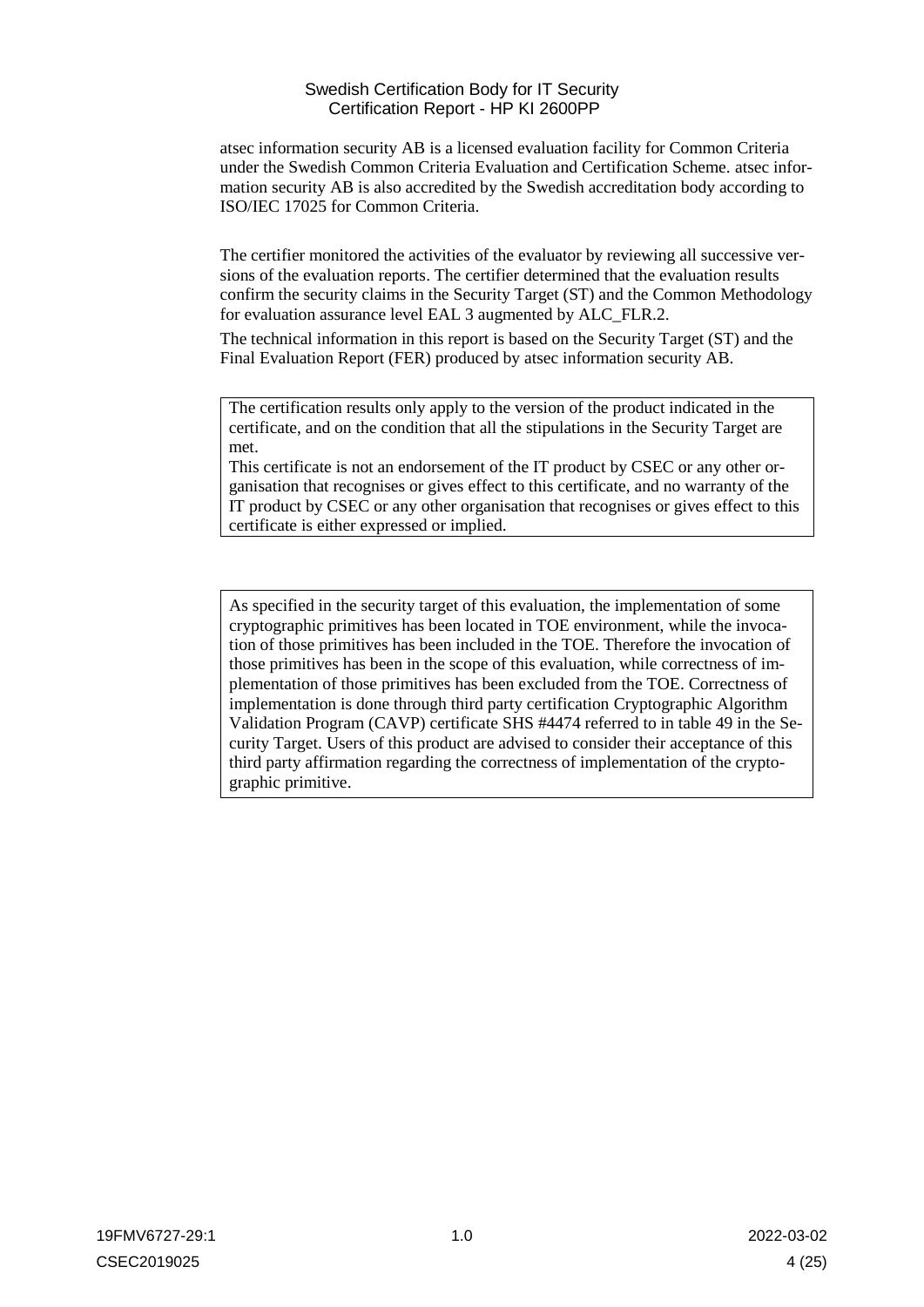# <span id="page-4-0"></span>**2 Identification**

| <b>Certification Identification</b>               |                                                                                                                                                          |  |  |
|---------------------------------------------------|----------------------------------------------------------------------------------------------------------------------------------------------------------|--|--|
| Certification ID                                  | CSEC2019025                                                                                                                                              |  |  |
| Name and version of the cer-<br>tified IT product | HP FutureSmart 4.10 Firmware for the HP Color La-<br>serJet<br>Enterprise MFP M776 and HP LaserJet Enterprise<br><b>MFP</b><br>M634/M635/M636            |  |  |
| <b>Security Target Identification</b>             | HP Color LaserJet Enterprise MFP M776,<br>HP LaserJet Enterprise MFP M634/M635/M636<br>Security Target, HP Inc., 2021-07-01, document ver-<br>sion $1.2$ |  |  |
| EAI.                                              | $EAL 3 + ALC$ FLR.2                                                                                                                                      |  |  |
| Sponsor                                           | $HP$ Inc.                                                                                                                                                |  |  |
| Developer                                         | HP Inc.                                                                                                                                                  |  |  |
| <b>ITSEF</b>                                      | atsec information security AB                                                                                                                            |  |  |
| Common Criteria version                           | 3.1 release 5                                                                                                                                            |  |  |
| <b>CEM</b> version                                | 3.1 release 5                                                                                                                                            |  |  |
| QMS version                                       | 2.1                                                                                                                                                      |  |  |
| <b>Scheme Notes Release</b>                       | 18.0                                                                                                                                                     |  |  |
| <b>Recognition Scope</b>                          | CCRA, SOGIS, EA/MLA                                                                                                                                      |  |  |
| Certification date                                | 2022-03-02                                                                                                                                               |  |  |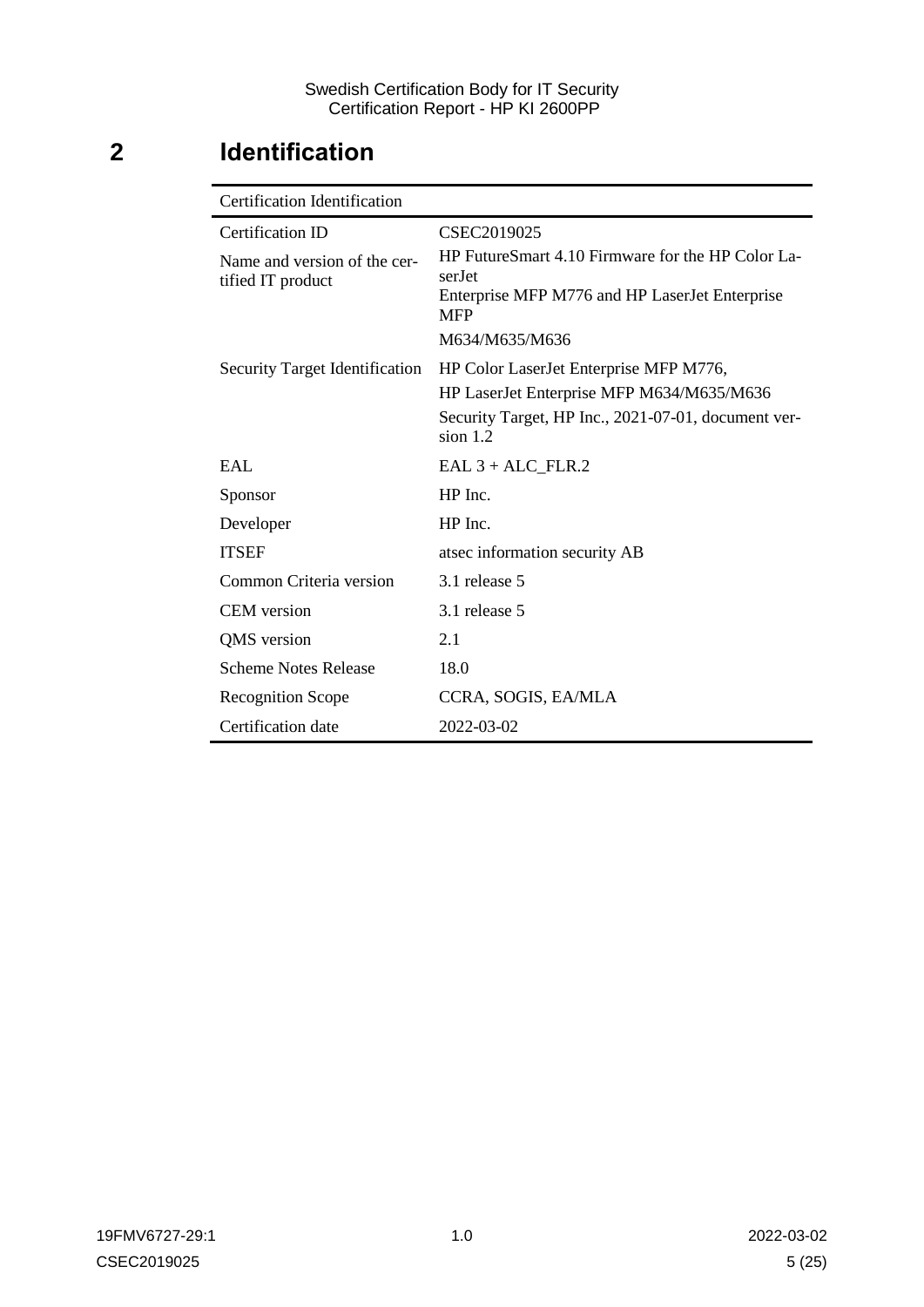## <span id="page-5-0"></span>**3 Security Policy**

The primary security features of the TOE are:

- Auditing
- Cryptography
- Identification and authentication
- Data protection and access control
- Protection of the TSF
- TOE access protection
- Trusted channel communication and certificate management
- User and access management

### <span id="page-5-1"></span>**3.1 Auditing**

The TOE performs auditing of security-relevant functions. The TOE connects and sends audit records to a syslog server (part of the Operational Environment) for longterm storage and audit review. Each audit record includes the date and time of the event, type of event, subject identity (if applicable), and the outcome (success or failure) of the event.

### <span id="page-5-2"></span>**3.2 Cryptography**

The TOE uses IPsec to protect its communications channels. The QuickSec cryptographic library is used to supply the cryptographic algorithms for IPsec. The TOE supports the decrypting of an encrypted stored print job. To decrypt an encrypted stored print job, the TOE derives a key from a Job Encryption Password and unlocks the decryption key using the derived key. The TOE then decrypts the encrypted stored print job using the decryption key. The TOE's on-demand Data Integrity Test and Code Integrity Test usethe SHA-256 algorithm to verify the integrity of TSF Data and TOE executable code, respectively. The HP FutureSmart Windows Mobile Enhanced Cryptographic Provider (RSAENH) 6.00.1937 implementation, which is part of the operational environment, supplies the SHA-256 algorithm.

### <span id="page-5-3"></span>**3.3 Identification and authentication**

The TOE supports multiple Control Panel sign in methods, both local and remote methods:

Identification and authentication (I&A)

- Local sign in method:
	- Local Device Sign In (Local Administrator account only)
- Remote sign in methods:
	- LDAP Sign In
	- Windows Sign In (via Kerberos)

The Control Panel allows both non-administrative users (U.NORMAL) and administrative users (U.ADMINISTRATOR) to sign in. The TOE also uses IPsec to identify and mutually authenticate the following user types:

- Administrative Computer (U.ADMINISTRATOR)
- Network Client Computers (U.NORMAL)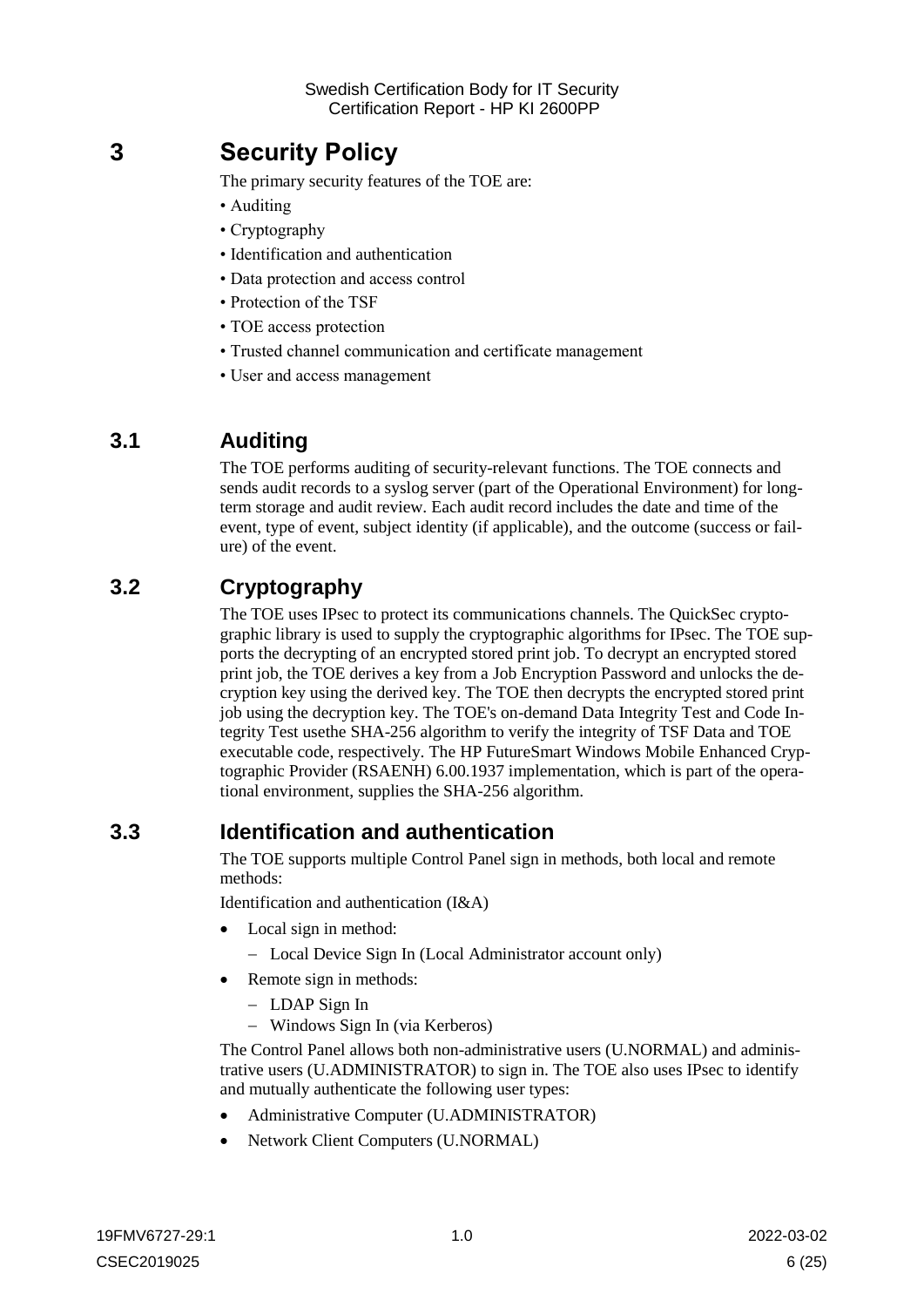### <span id="page-6-0"></span>**3.4 Data protection and access control**

- Permission Sets For Control Panel users, the TOE uses a user's User Role (as determined by each user's Permission Set) to determine a user's access to many TOE functions. Only U.ADMINISTRATOR can query, create, modify, and delete Permission Sets. In addition, only U.ADMINISTRATOR can query, create, modify, and delete the Permission Set associations to users.
- Job PINs Users can control access to each stored print and stored copy job that they place under the TOE's control by assigning a Job PIN to each job. A Job PIN limits access to a stored print or stored copy job while the job resides under the TOE's control and allows a user to control when the job is printed so that physical access to the hard copies can be controlled by the user. A Job PIN must be 4 digits.
- Job Encryption Passwords The TOE can store and decrypt encrypted stored print jobs received from a client computer. To decrypt the encrypted stored print job at the Control Panel, a user must enter the correct Job Encryption Password that was used to derive the key to protect the job.
- Common access control The TOE protects each non-fax job in Job Storage from non-administrative users through the use of a user identifier and a Job PIN or through the use of a Job Encryption Password. The TOE protects each fax job in Job Storage through the Permission Set mechanism. A user must have a specific fax permission in their Permission Set to access received fax jobs stored in Job Storage. Scan jobs are ephemeral and not stored in Job Storage. Only the user performing the scan can access the job on the TOE.
- TOE function access control The TOE controls access to TOE functions available at the Control Panel using permissions defined in Permission Sets. During the Control Panel sign-in process, the TOE authorizes the user after they are successfully identified and authenticated. As part of the user authorization process, the TOE associates Permission Sets to the user and then applies a Permission Set (which is the combination of the Permission Sets associated to the user). The applied Permission Set (a.k.a. session Permission Set) becomes the user's User Role. Control Panel applications (e.g., Copy, Fax, Print from Job Storage) use the user's session Permission Set to determine which of the application's functions should be allowed or disallowed for the user.

For IPsec users, the TOE uses the IPsec/Firewall to control access to the supported network service protocols. The IPsec/Firewall contains the IP addresses of authorized client computers grouped into address templates and the network service protocols grouped into service templates. The administrator maps an address template to a service template using an IPsec/Firewall rule. Service templates, therefore, act as the User Roles for IPsec users. IP addresses of computers not contained in a rule are denied access to the TOE.

 Residual information protection - When the TOE deletes an object, the contents of the object are no longer available to TOE users. This prevents TOE users from attempting to recover deleted objects of other users via the TOE interfaces.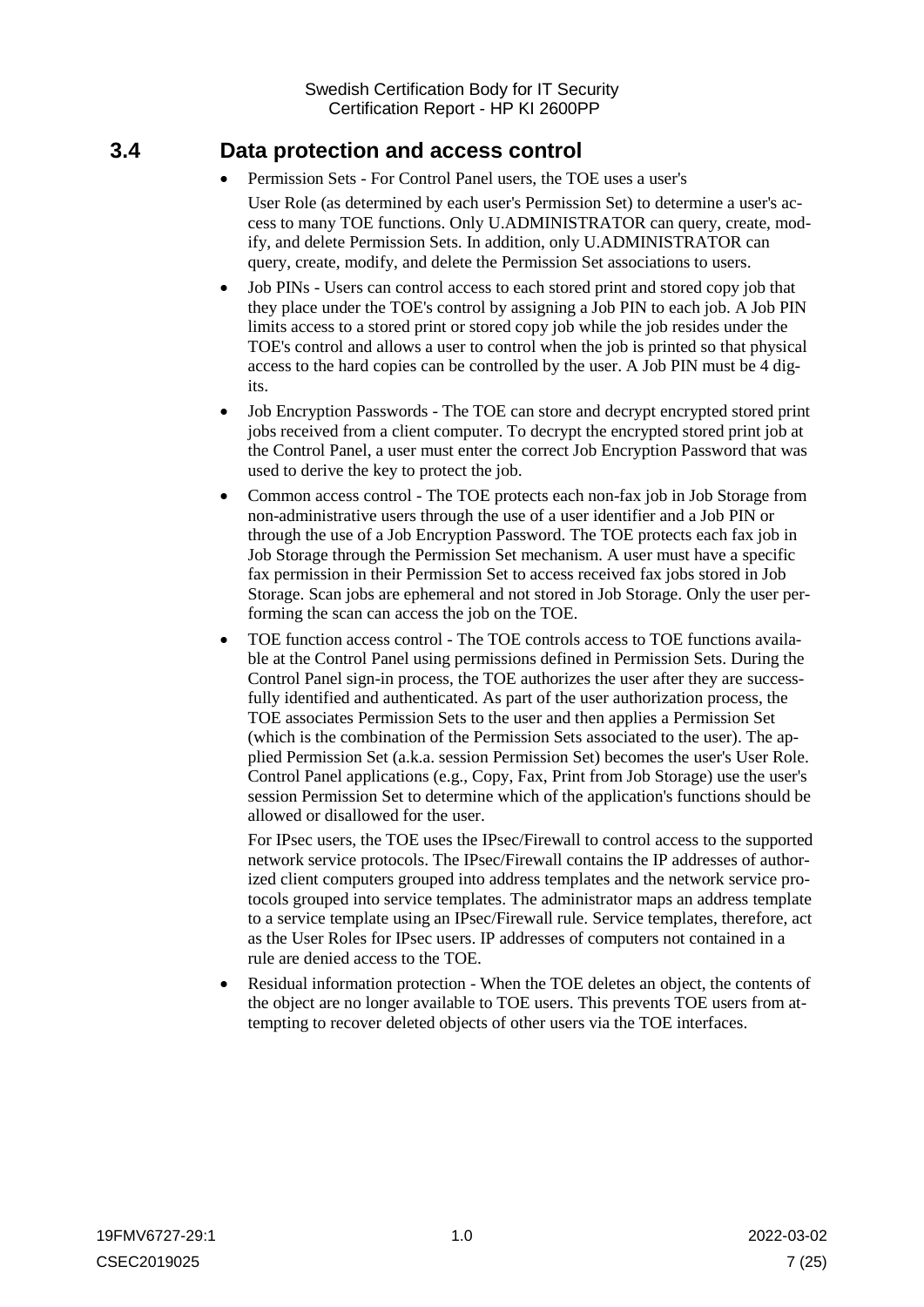### <span id="page-7-0"></span>**3.5 Protection of the TSF**

- Restricted forwarding of data to external interfaces (including fax separation) The TOE does not allow forwarding of data to an External Interface. The TOE contains only one External Interface in the evaluated configuration and that interface is the Shared-medium Interface. The analog fax hardware and the firmware that controls the fax hardware do not have the ability to access the Shared-medium fax functions. No pathway is provided to the Shared-medium interface from the fax.
- TSF self-testing The EWS interface allows an administrator (U.ADMINISTRA-TOR) to execute a set of TSF functional tests (including system clock verification, LDAP settings verification, and Windows settings verification), TSF data integrity tests, and TSF code integrity tests.
- Reliable timestamps The TOE contains a system clock that is used to generate reliable timestamps. In the evaluated configuration, the administrator must configure the TOE to synchronize its system clock with a Network Time Protocol (NTP) server.

### <span id="page-7-1"></span>**3.6 TOE access protection**

 Inactivity timeout - The TOE supports an inactivity timeout for Control Panel sign-in sessions. If a signed-in user is inactive for longer than the specified period of inactivity, the user is automatically signed out of the Control Panel by the TOE. The inactivity period is managed by the administrator through EWS (HTTP) or the Control Panel.

### <span id="page-7-2"></span>**3.7 Trusted channel communication and certificate management**

Shared-medium communications (i.e., Ethernet) between the TOE and other trusted IT products use a trusted channel mechanism to protect the communications from disclosure and modification. The TOE also ensures the cryptographic operations are validated during policy processing such as validating digital signatures or encrypting and decrypting data. IPsec with X.509v3 certificates is used to provide the trusted communication channels. The EWS (HTTP) allows administrators to manage X.509v3 certificates used by IPsec.

### <span id="page-7-3"></span>**3.8 User and access management**

The TOE supports the following roles:

- Administrators (U.ADMINISTRATOR)
- Users (U.NORMAL)

Administrators maintain and configure the TOE and Operational Environment. Users perform the standard print, copy, fax, etc. functions on the system.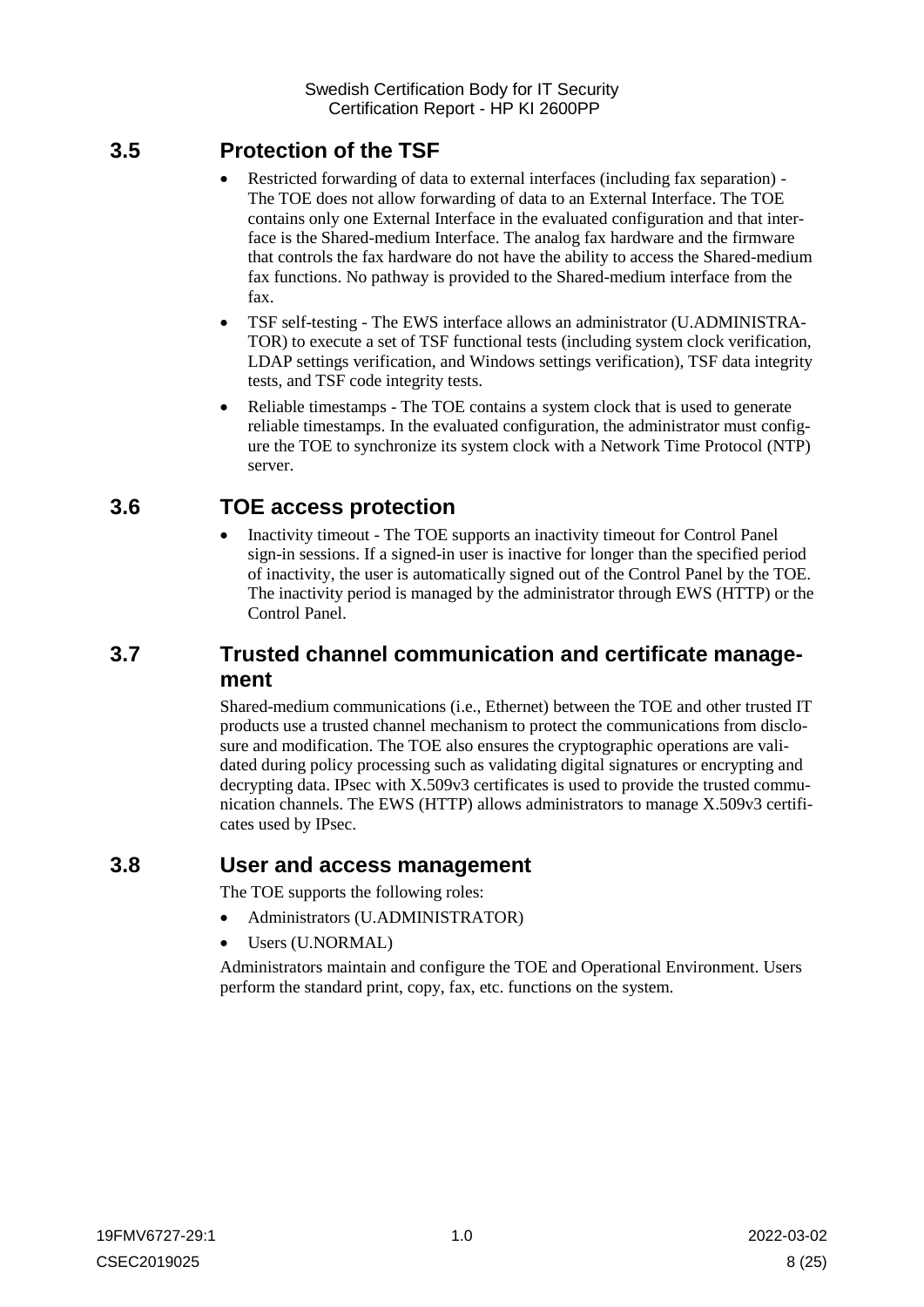## <span id="page-8-0"></span>**4 Assumptions and Clarification of Scope**

### <span id="page-8-1"></span>**4.1 Usage Assumptions**

The Security Target [ST] makes five assumptions on the usage of the TOE.

#### A.USER.TRAINING

TOE Users are aware of the security policies and procedures of their organization, and are trained and competent to follow those policies and procedures.

#### A.ADMIN.TRAINING

Administrators are aware of the security policies and procedures of their organization, are trained and competent to follow the manufacturer's guidance and documentation, and correctly configure and operate the TOE in accordance with those policies and procedures. The organization security policies and procedures include security awareness training covering topics such as how to identify and avoid clicking on malicious links.

#### A.ADMIN.TRUST

Administrators do not use their privileged access rights for malicious purposes.

### <span id="page-8-2"></span>**4.2 Environmental Assumptions**

The Security Target [ST] makes five assumptions on the operational environment of the TOE.

#### A.ACCESS.MANAGED

The TOE is located in a restricted or monitored environment that provides protection from unmanaged access to the physical components and data interfaces of the TOE.

#### A.ADMIN.PC.SECURE

The administrative computer is in a physically secured and managed environment and only the authorized administrator has access to it.

#### A.USER.PC.POLICY

User computers are configured and used in conformance with the organization's security policies.

#### A.SERVICES.RELIABLE

When the TOE uses any of the network services DNS, Kerberos, LDAP, NTP, SMTP, syslog, SMB, SharePoint, and/or WINS, these services provide reliable information and responses to the TOE.

#### A.EMAILS.PROTECTED

For emails received by the SMTP gateway from the TOE, the transmission of emails between the SMTP gateway and the email's destination is protected.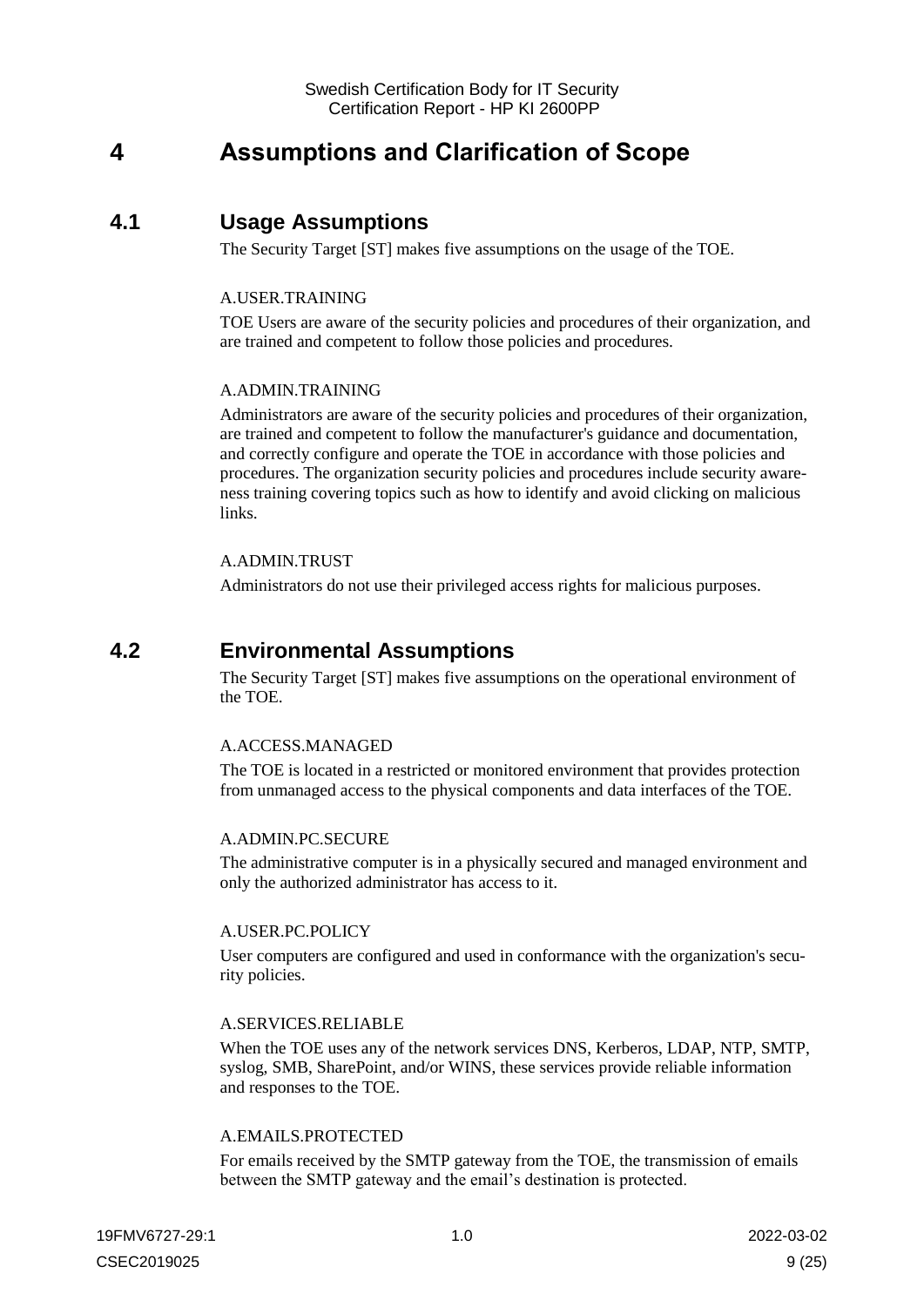### <span id="page-9-0"></span>**4.3 Clarification of Scope**

The Security Target contains six threats, which have been considered during the evaluation.

T.DOC.DIS User Document Data may be disclosed to unauthorized persons.

#### T.DOC.ALT

User Document Data may be altered by unauthorized persons.

T.FUNC.ALT User Function Data may be altered by unauthorized persons.

T.PROT.ALT TSF Protected Data may be altered by unauthorized persons.

T.CONF.DIS TSF Confidential Data may be disclosed to unauthorized persons.

T.CONF.ALT TSF Confidential Data may be altered by unauthorized persons.

The Security Target contains seven Organisational Security Policies (OSPs), which have been considered during the evaluation.

#### P.USER.AUTHORIZATION

To preserve operational accountability and security, Users will be authorized to use the TOE only as permitted by the TOE Owner.

#### P.SOFTWARE.VERIFICATION

To detect corruption of the executable code in the TSF, procedures will exist to selfverify executable code in the TSF.

#### P.AUDIT.LOGGING

To preserve operational accountability and security, records that provide an audit trail of TOE use and security-relevant events will be created, maintained, and protected from unauthorized disclosure or alteration, and will be reviewed by authorized personnel.

#### P.INTERFACE.MANAGEMENT

To prevent unauthorized use of the external interfaces of the TOE, operation of those interfaces will be controlled by the TOE and its IT environment.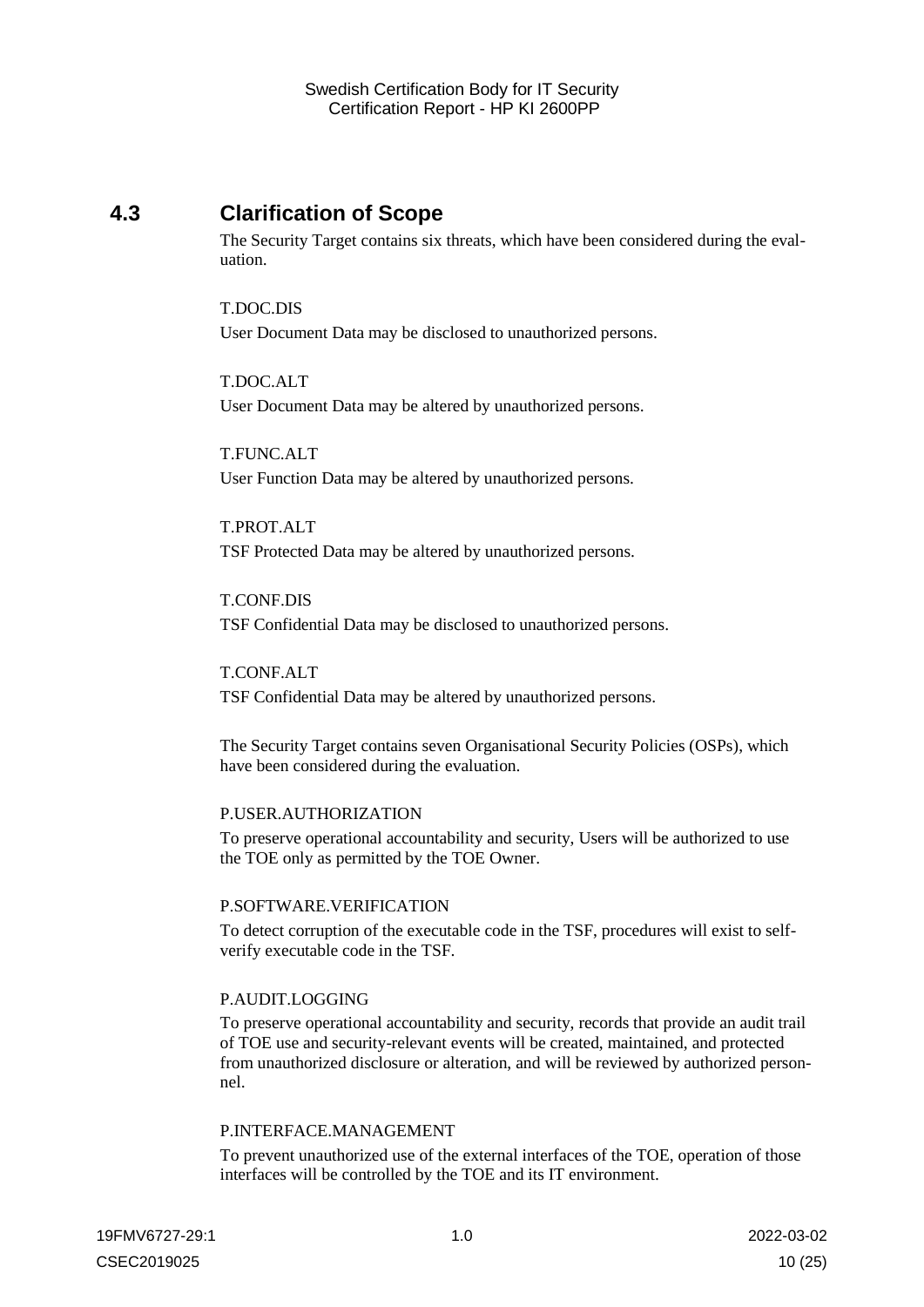#### P.ADMIN.PASSWORD

To restrict access to administrative tasks, the Device Administrator Password will be set in the evaluated configuration so that it is required to perform security-relevant actions through the EWS (HTTP), REST Web Services (HTTP), and at the Control Panel.

#### P.USERNAME.CHARACTER\_SET

To prevent ambiguous user names in the TOE's audit trail, the user names of the LDAP and Windows Sign In users must only contain ASCII printable characters except for the double quote (22 hex) and single quote (27 hex) characters (i.e., allowed ASCII characters in hexadecimal: 20, 21, 23 - 26, 28 - 7E).

#### P.REMOTE\_PANEL.DISALLOWED

To preserve operational accountability and security, administrators must not use the Remote Control-Panel feature.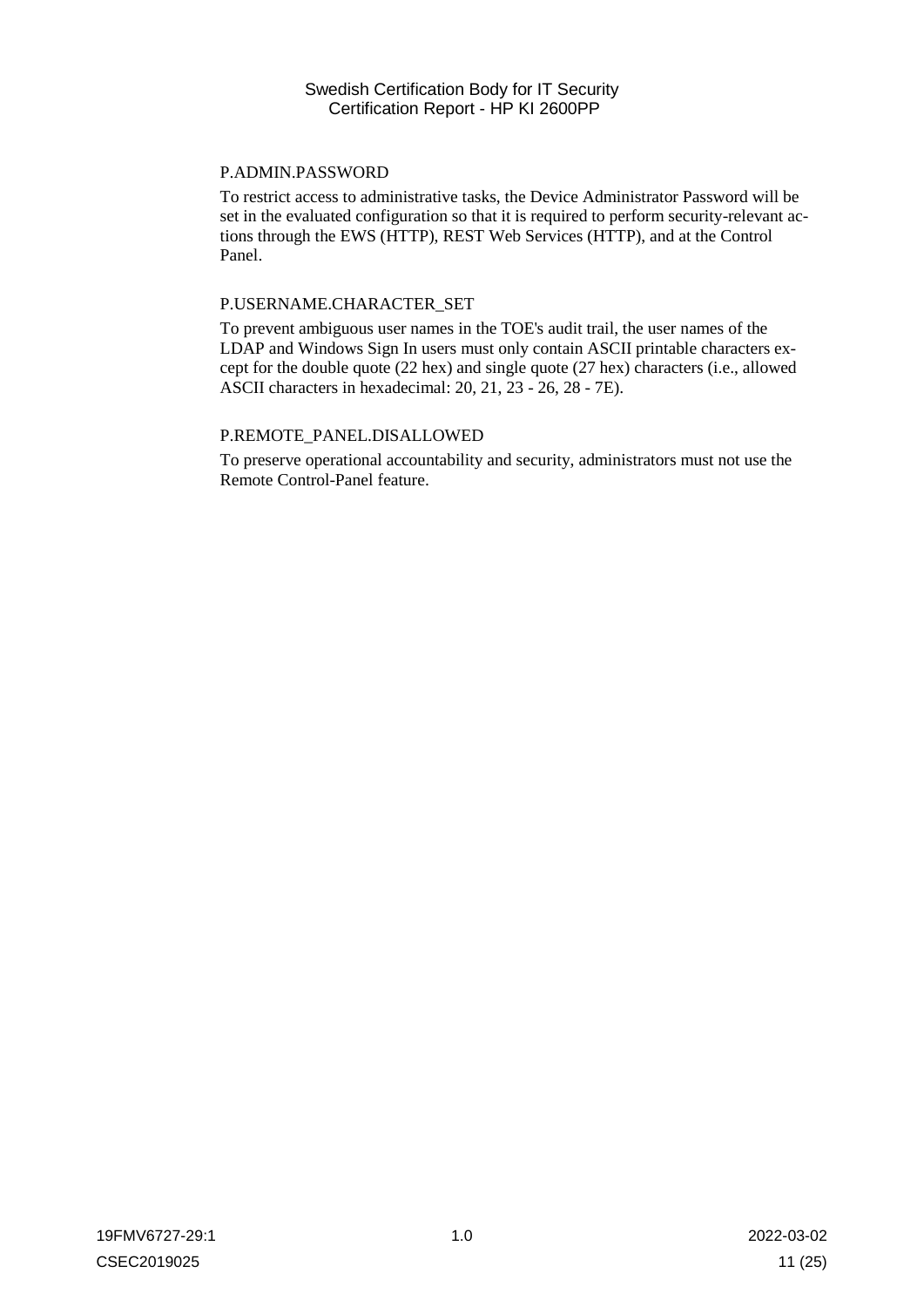## <span id="page-11-0"></span>**5 Architectural Information**

The TOE is the firmware of an MFP designed to be shared by many client computers and human users. It performs the functions of printing, copying, scanning, faxing, storing, and retrieving of documents. It can be connected to a wired local network through the embedded Jetdirect Inside print server's built-in Ethernet, to an analog telephone line using its internal analog fax modem, or to a USB device using its USB port (but the use of which must be disabled in the evaluated configuration).

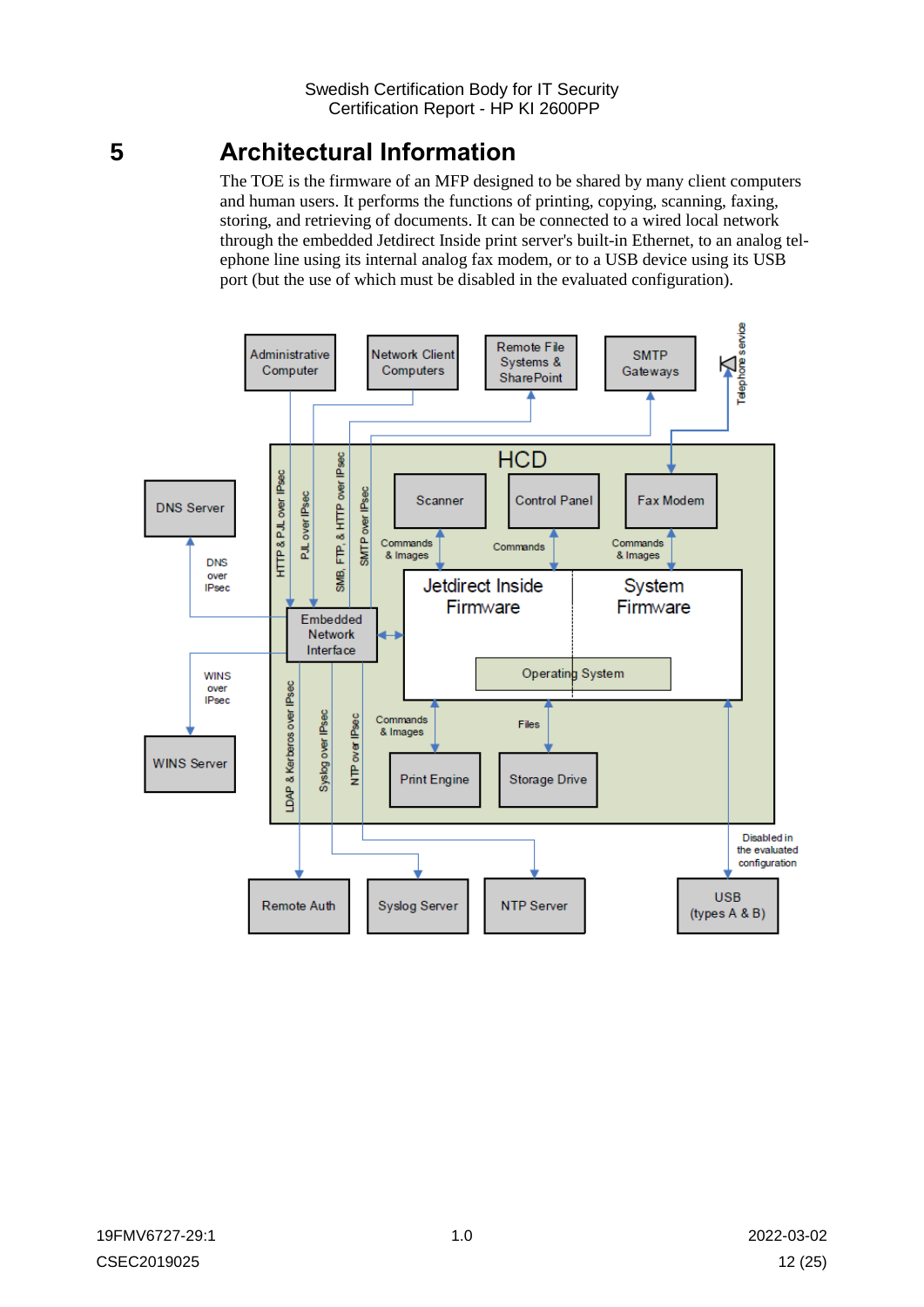## <span id="page-12-0"></span>**6 Documentation**

| [CCECG]         | Common Criteria Evaluated Configuration Guide for<br><b>HP Multifunction Printers</b><br>HP Color LaserJet Enterprise MFP M776,<br>HP LaserJet Enterprise MFP M634/M635/M636<br>Edition 1, 4/2021           |
|-----------------|-------------------------------------------------------------------------------------------------------------------------------------------------------------------------------------------------------------|
| $[M776-UG]$     | HP Color LaserJet Enterprise MFP M776<br><b>User Guide</b><br>Edition 1, 10/2019                                                                                                                            |
| $[M776DN_Z-G]$  | HP Color LaserJet Enterprise MFP M776dn, M776z<br>M776dn<br>M776z<br><b>Installation Guide</b><br>2019                                                                                                      |
| $[M776ZS-IG]$   | HP Color LaserJet Enterprise MFP M776zs<br><b>M776zs</b><br><b>Installation Guide</b><br>2019                                                                                                               |
| $[M634_5_6-UG]$ | HP LaserJet Enterprise MFP M634<br>HP LaserJet Enterprise MFP M635<br>HP LaserJet Enterprise MFP M636<br><b>User Guide</b><br>Edition 1, 5/2020                                                             |
| $[M634_5_6-IG]$ | HP LaserJet Enterprise MFP M634<br>HP LaserJet Enterprise MFP M635<br>HP LaserJet Enterprise MFP M636<br>M634dn, M634h, M634z, M635h, M635fht, M635z,<br>M636fh, M636z<br><b>Installation Guide</b><br>2020 |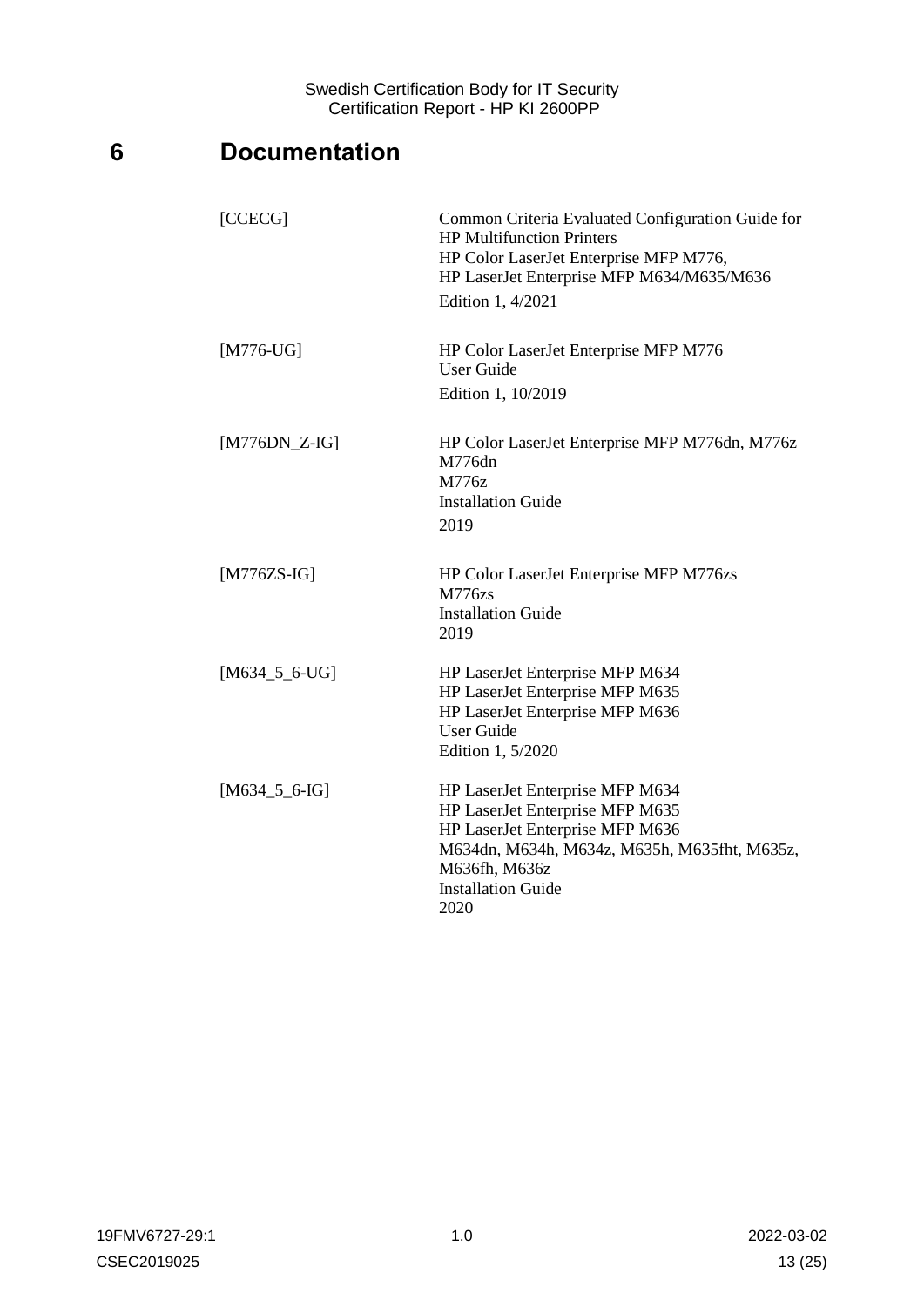## <span id="page-13-0"></span>**7 IT Product Testing**

## <span id="page-13-1"></span>**7.1 Developer Testing**

Testing was performed by the developer at the HP site in Boise, Idaho, USA. The evaluator notes that the testing is performed both automatically and manually. All tests were passed successfully. The approach for testing was to provide at least one test case for each Security Functional Requirement mapped to the TOE security functionality. The developer reported that all tests were completed successfully.

## <span id="page-13-2"></span>**7.2 Evaluator Testing**

The evaluator re-ran 75 developer automated tests, 2 developer regular manual tests and 3 developer IPsec tests. The sample was chosen to cover all TSFIs and subsystems classified as SFR-enforcing and supporting. All tests performed by the evaluator were completed successfully.

## <span id="page-13-3"></span>**7.3 Penetration Testing**

Penetration testing was performed against the TOE interfaces that are accessible to a potential attacker. I.e., the IPv4 and IPv6 TCP and UDP ports of the TOE. The evaluator examined all potential interfaces (UDP and TCP ports), i.e., all IPv4 and IPv6 UDP and TCP ports. The results of the port scan indicate that no attack surface is present.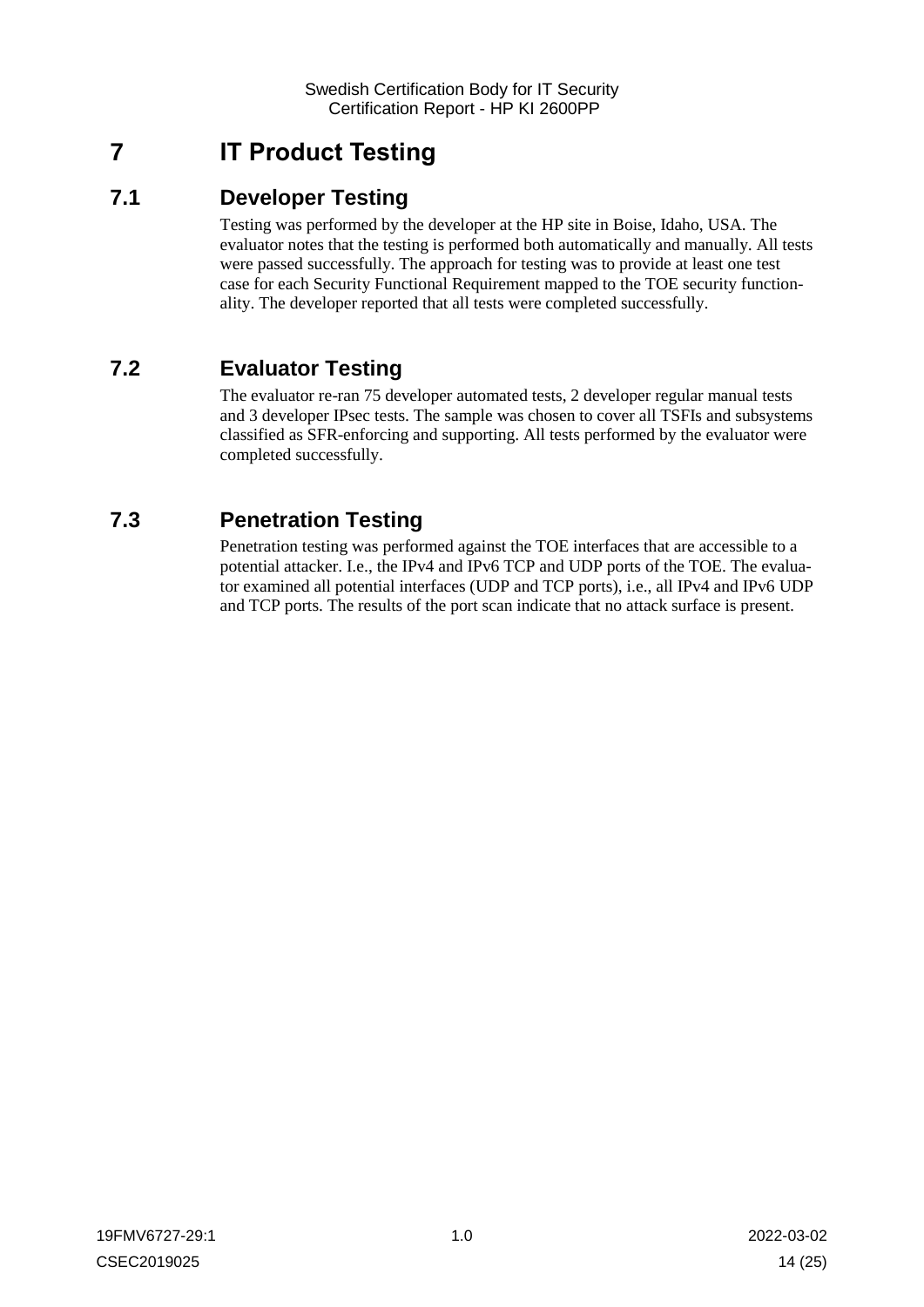## <span id="page-14-0"></span>**8 Evaluated Configuration**

The following items need to be adhered to in the evaluated configuration:

- Only one Administrative Computer is used to manage the TOE.
- Third-party solutions must not be installed on the TOE.
- Licenses must not be installed to enable features beyond what is supported in the evaluated configuration.
- Remote Control-Panel use is disallowed per P.REMOTE\_PANEL.DISAL-LOWED.
- OAUTH<sub>2</sub> use is disallowed.
- SNMP over HTTP use is disallowed.
- The Service PIN, used by a customer support engineer to access functions available to HP support personnel, must be disabled.
- All non-fax stored jobs must be assigned a Job PIN or Job Encryption Password.
- HP Digital Sending Software (DSS) must be disabled.
- All received faxes must be converted into stored faxes.
- Fax Polling Receive must be disabled.
- Fax Archive must be disabled.
- Fax Forwarding must be disabled.
- Internet Fax and LAN Fax must be disabled.
- PC Fax Send must be disabled.
- Device USB and Host USB plug and play must be disabled.
- Control Panel Mandatory Sign-in must be enabled (this disables the Guest role).
- When using Windows Sign In, the Windows domain must reject Microsoft NT LAN Manager (NTLM) connections.
- User names for the LDAP and Windows Sign In users must only contain the characters defined in P.USERNAME.CHARACTER\_SET.
- Local Device Sign In accounts must not be created (i.e., only the built-in Device Administrator account is allowed as a Local Device Sign In account).
- Device Administrator Password must be set as per P.ADMIN.PASSWORD.
- Remote Configuration Password must not be configured.
- PJL device access commands must be disabled.
- Firmware upgrades sent as print jobs through P9100 interface must be disabled.
- HP JetAdvantage Link Platform must be disabled.
- PJL drive access and PS drive access must be disabled.
- Wireless functionality must be disabled:
	- Near Field Communication (NFC) must be disabled.
	- Bluetooth Low Energy (BLE) must be disabled.
	- Wireless Direct Print must be disabled.
	- Wireless station must be disabled.
- Jetdirect Inside management via telnet and FTP must be disabled.
- Jetdirect XML Services must be disabled.
- SNMP must be disabled.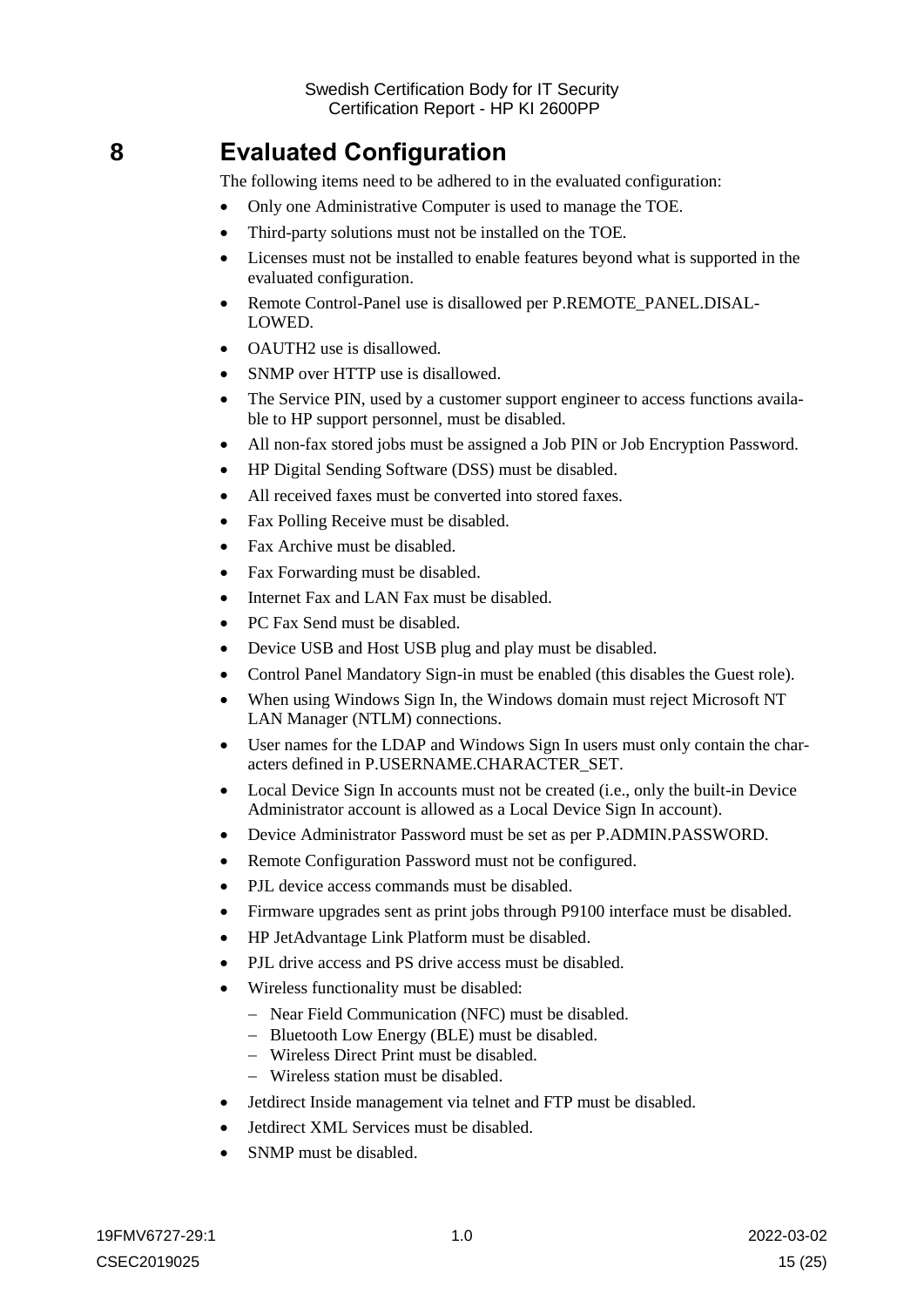- IPsec authentication using X.509v3 certificates must be enabled (IPsec authentication using Kerberos or Pre-Shared Key is not supported).
- IPsec Authentication Headers (AH) must be disabled.
- Access must be blocked to the following Web Services (WS) using the Jetdirect Inside's IPsec/Firewall:
	- Open Extensibility Platform device (OXPd) Web Services
	- $-$  WS\* Web Services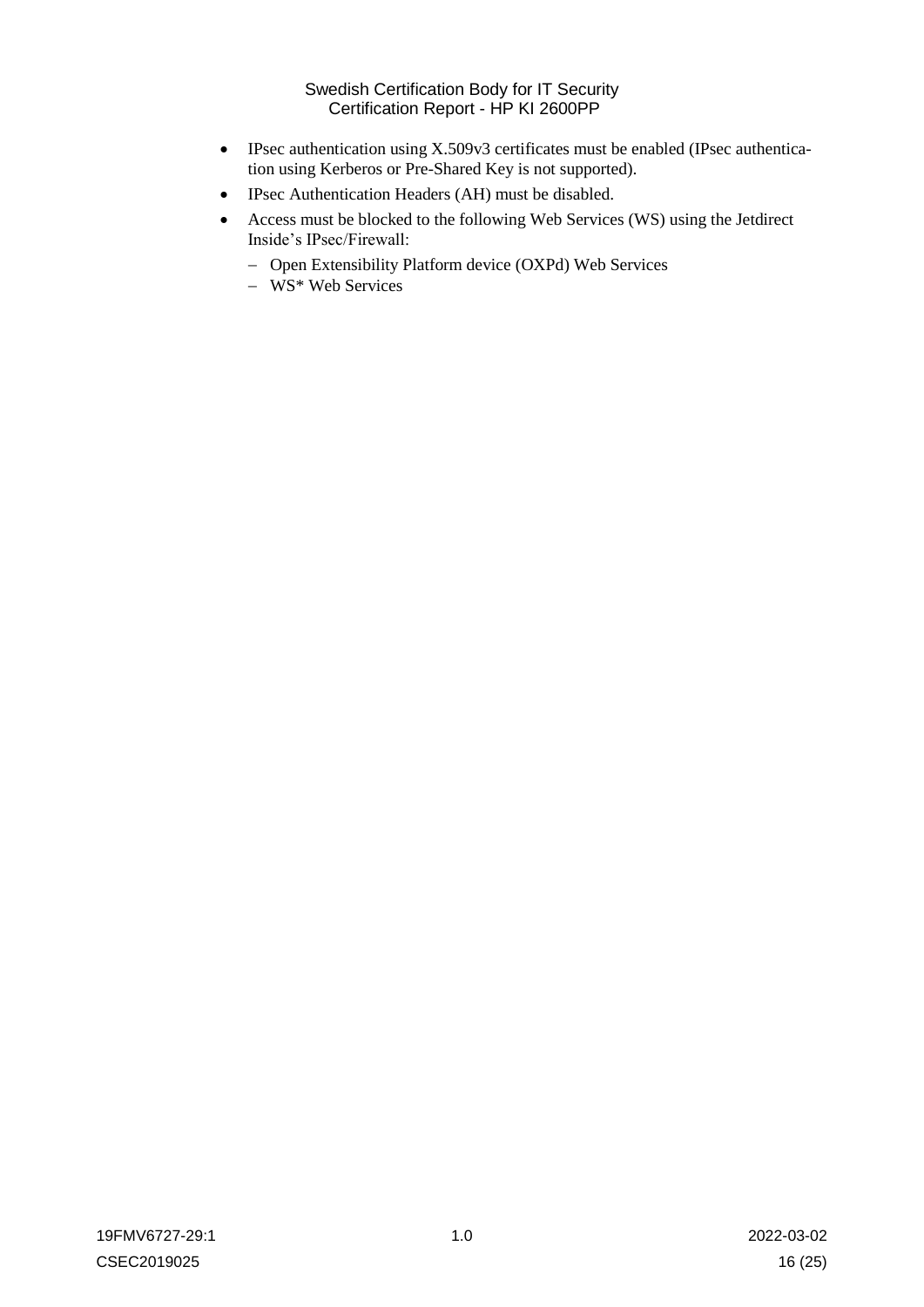## <span id="page-16-0"></span>**9 Results of the Evaluation**

The evaluators applied each work unit of the Common Methodology [CEM] within the scope of the evaluation, and concluded that the TOE meets the security objectives stated in the Security Target [ST] for an attack potential of Basic.

The certifier reviewed the work of the evaluators and determined that the evaluation was conducted in accordance with the Common Criteria [CC].

The evaluators' overall verdict is PASS.

The verdicts for the assurance classes and components are summarised in the following table:

| <b>Assurance Class Name / Assurance Family</b><br>Name | Short name (includ-<br>ing component iden-<br>tifier for assurance<br>families) | Verdict     |
|--------------------------------------------------------|---------------------------------------------------------------------------------|-------------|
| Development                                            | <b>ADV</b>                                                                      | <b>PASS</b> |
| Security Architecture                                  | ADV_ARC.1                                                                       | <b>PASS</b> |
| Functional specification                               | ADV_FSP.3                                                                       | <b>PASS</b> |
| TOE design                                             | ADV_TDS.2                                                                       | <b>PASS</b> |
| Guidance documents                                     | <b>AGD</b>                                                                      | <b>PASS</b> |
| Operational user guidance                              | AGD_OPE.1                                                                       | <b>PASS</b> |
| Preparative procedures                                 | AGD_PRE.1                                                                       | <b>PASS</b> |
| Life-cycle support                                     | <b>ALC</b>                                                                      | <b>PASS</b> |
| CM capabilities                                        | ALC_CMC.3                                                                       | <b>PASS</b> |
| CM scope                                               | ALC_CMS.3                                                                       | <b>PASS</b> |
| Delivery                                               | ALC_DEL.1                                                                       | <b>PASS</b> |
| Development security                                   | ALC_DSV.1                                                                       | <b>PASS</b> |
| Flaw remediation                                       | ALC_FLR.2                                                                       | <b>PASS</b> |
| Life-cycle definition                                  | ALC_LCD.1                                                                       | <b>PASS</b> |
| Security Target evaluation                             | ASE                                                                             | <b>PASS</b> |
| ST introduction                                        | ASE_INT.1                                                                       | <b>PASS</b> |
| Conformance claims                                     | ASE_CCL.1                                                                       | <b>PASS</b> |
| Security problem definition                            | ASE_SPD.1                                                                       | <b>PASS</b> |
| Security objectives                                    | ASE OBJ.2                                                                       | <b>PASS</b> |
| Extended components definition                         | ASE_ECD.1                                                                       | <b>PASS</b> |
| Security requirements                                  | ASE REQ.2                                                                       | <b>PASS</b> |
| TOE summary specification                              | ASE_TSS.1                                                                       | <b>PASS</b> |
|                                                        |                                                                                 |             |
| <b>Tests</b>                                           | <b>ATE</b>                                                                      | <b>PASS</b> |
| Coverage                                               | ATE_COV.2                                                                       | <b>PASS</b> |
|                                                        |                                                                                 |             |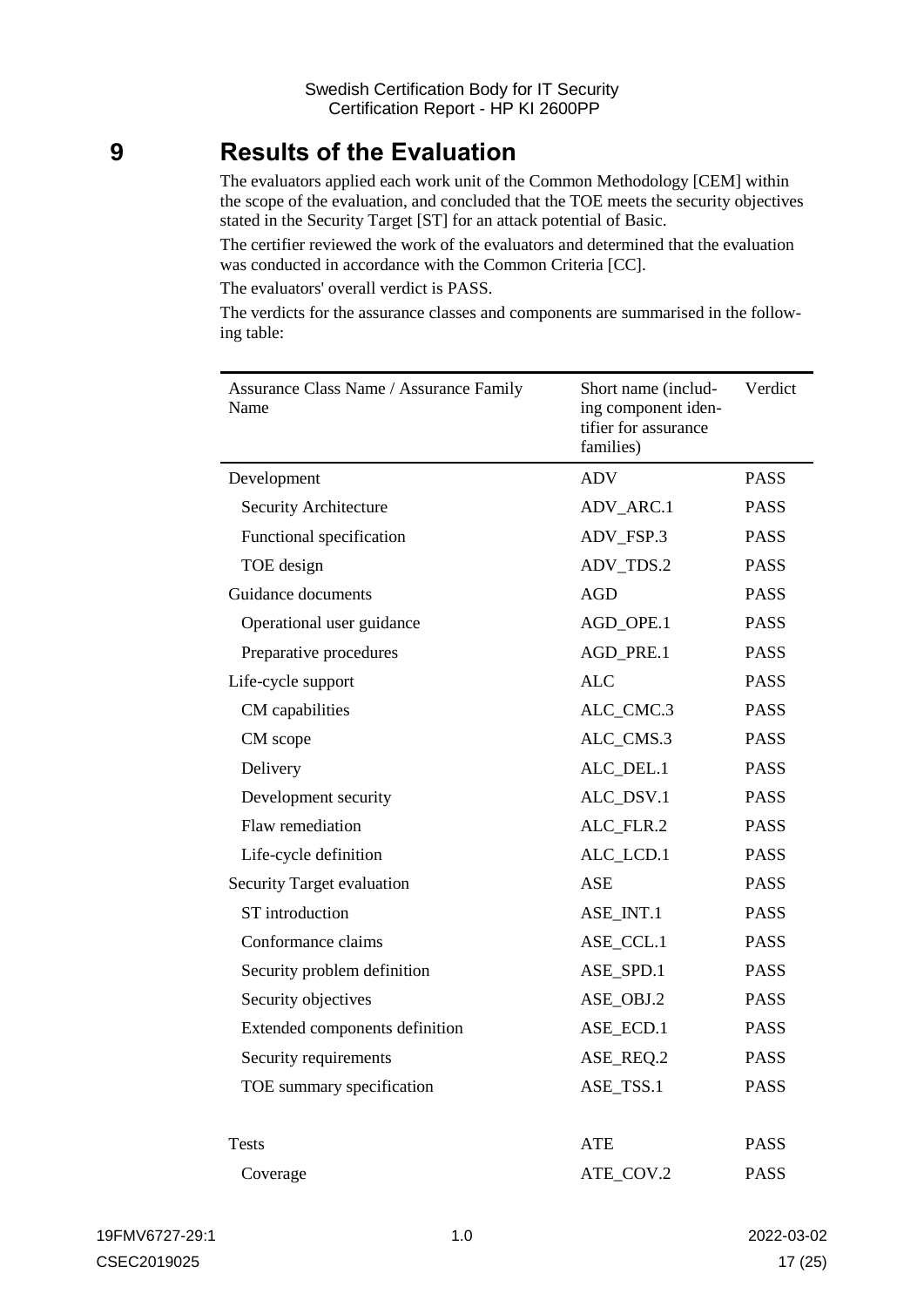| ATE DPT.1 | <b>PASS</b> |
|-----------|-------------|
| ATE FUN.1 | <b>PASS</b> |
| ATE IND.2 | <b>PASS</b> |
| AVA       | <b>PASS</b> |
| AVA VAN.2 | <b>PASS</b> |
|           |             |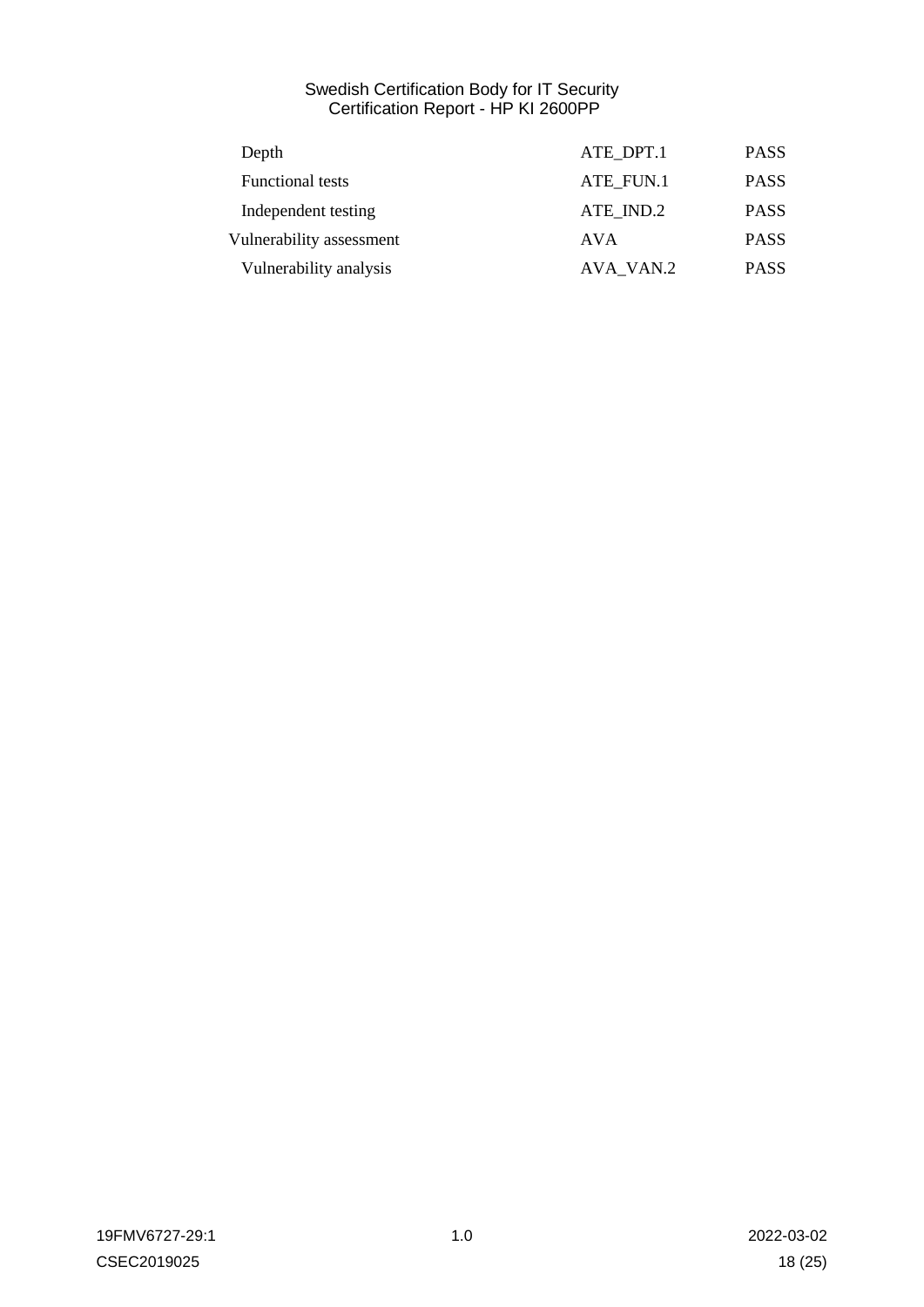## <span id="page-18-0"></span>**10 Evaluator Comments and Recommendations**

The additional recommendation is applicable for

• HP KI 2600PP (CSEC2019025) - TOE: HP FutureSmart 4.10 Firmware for the HP Color LaserJet Enterprise MFP M776 and HP LaserJet Enterprise MFP M634/M635/M636

The evaluators identified a residual vulnerability in the TOEs mentioned above. The vendor HP Inc. has released a fix in an updated firmware version, see https://support.hp.com/usen/document/ish 5000383-5000409-16, which mitigates the vulnerability.

The evaluation was performed using the Evaluation Assurance Level (EAL) 3, augmented by ALC\_FLR.2. This means that the evaluators also evaluated the flaw remediation process to verify that the developer has established flaw remediation procedures that describe the tracking of security flaws, the identification of corrective actions, and the distribution of corrective action information to TOE users. Additionally, it also includes whether the developer's procedures provide for the corrections of security flaws, for the receipt of flaw reports from TOE users, and for assurance that the corrections introduce no new security flaws.

The evaluator notes that the security patch was not included in the evaluation. It is therefore the responsibility of the individual organization to determine their potential risks and benefits associated with installing newer product versions or additional firmware/software/hardware that was not subject to this evaluation, and by doing so to deviate from the evaluated configuration that has been certified. However, the TOE users are recommended to update their printer firmware to prevent potential exploitation of this vulnerability.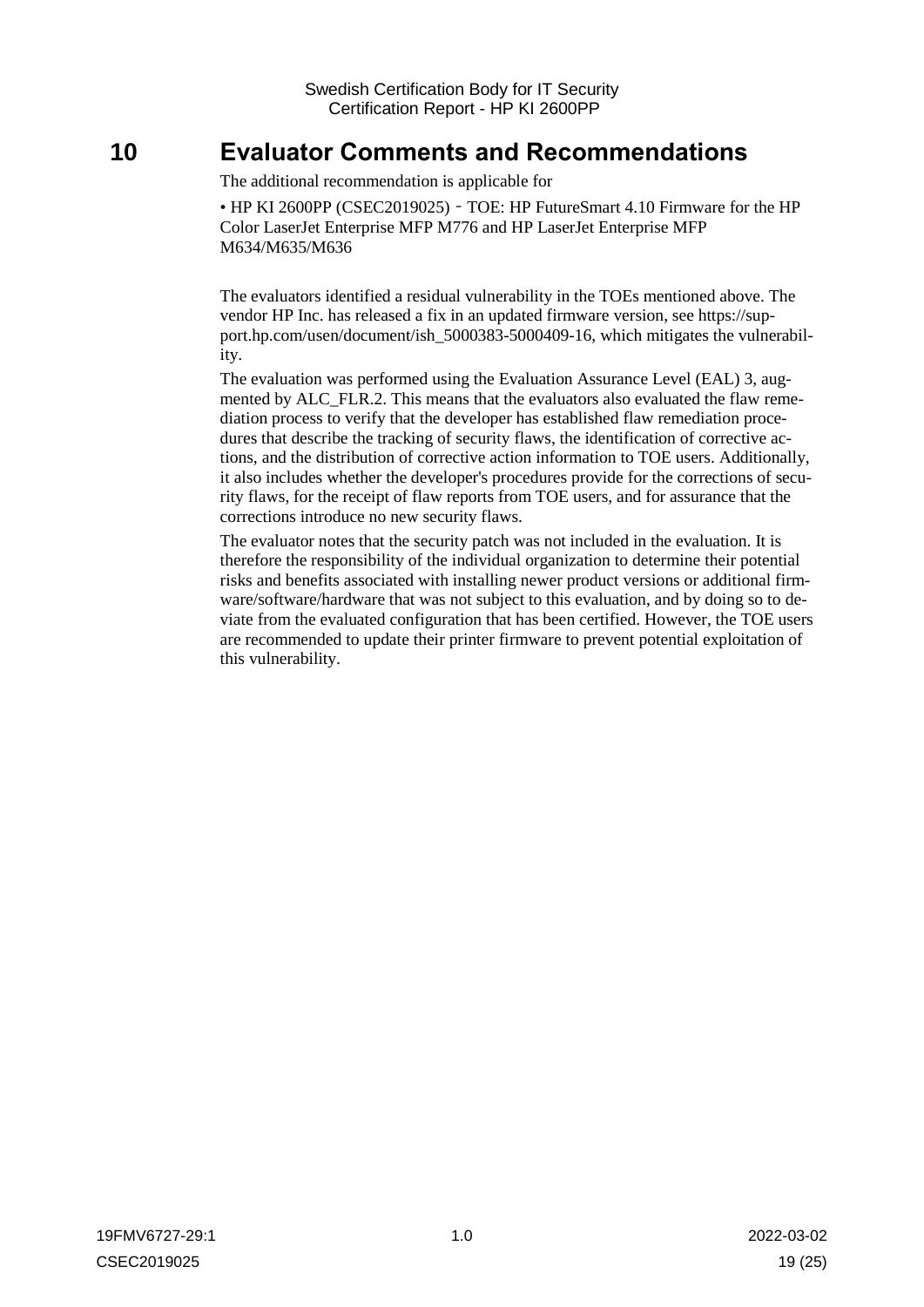## <span id="page-19-0"></span>**11 Certifier Comments**

The certifier is aware of the occurrence of a residual vulnerability in the TOE. The certification is conducted at EAL3 augmented with ALC\_FLR.2 indicating that the developer's intention is to maintain and update the TOE in order to keep it relevant over time. The certifier notes that the vendor HP Inc. has released a fix in an updated firmware version, see [https://support.hp.com/us-en/document/ish\\_5000383-5000409-](https://support.hp.com/us-en/document/ish_5000383-5000409-16) [16,](https://support.hp.com/us-en/document/ish_5000383-5000409-16) which mitigates the residual vulnerability.

As the threat landscape is shifting at a high pace, the current security level of printers can swiftly change, as new potential vulnerabilities that could affect the TOE or its underlying platform are regularly discovered. The certifier notes that while updating the application or its environment will put it outside of the evaluated configuration, for many scenarios a reasonable policy would be to keep products up to date with the latest version of the firmware/software. However, the benefit of installing firmware/software updates must be balanced with the potential risks that such changes might have unexpected effect on the behavior of the evaluated security functionality.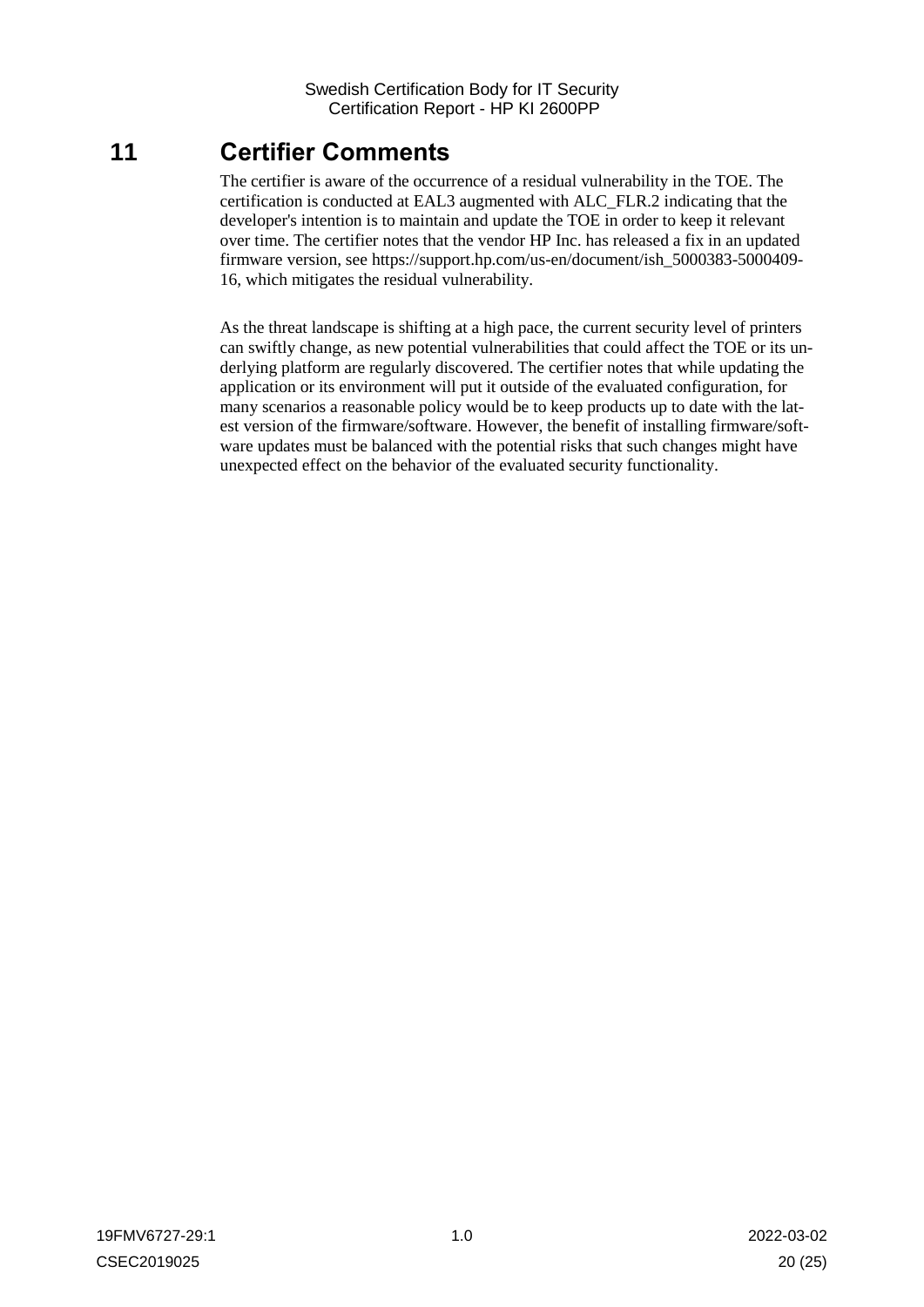# <span id="page-20-0"></span>**12 Glossary**

| <b>AES</b>      | <b>Advanced Encryption Standard</b>                          |
|-----------------|--------------------------------------------------------------|
| AH              | Authentication Header (IPsec)                                |
| <b>ASCII</b>    | American Standard Code for Information Interchange           |
| <b>BIOS</b>     | Basic Input/Output System                                    |
| CA              | <b>Certificate Authority</b>                                 |
| <b>CBC</b>      | <b>Cipher Block Chaining</b>                                 |
| <b>CEM</b>      | Common Methodology for Information Technology Secu-          |
|                 | rity, document describing the methodology used in Common     |
|                 | Criteria evaluations                                         |
| <b>DNS</b>      | Domain Name System                                           |
| eMMC            | embedded MMC                                                 |
| <b>ESP</b>      | <b>Encapsulating Security Payload (IPsec)</b>                |
| EWS             | <b>Embedded Web Server</b>                                   |
| <b>HCD</b>      | <b>Hardcopy Device</b>                                       |
| <b>HMAC</b>     | Hashed Message Authentication Code                           |
| <b>HTML</b>     | Hypertext Markup Language                                    |
| <b>HTTP</b>     | <b>Hypertext Transfer Protocol</b>                           |
| <b>IEEE</b>     | Institute of Electrical and Electronics Engineers, Inc.      |
| <b>IKE</b>      | Internet Key Exchange (IPsec)                                |
| IP              | <b>Internet Protocol</b>                                     |
| <b>IPsec</b>    | <b>Internet Protocol Security</b>                            |
| <b>ISAKMP</b>   | <b>Internet Security Association Key Management Protocol</b> |
|                 | (IPsec)                                                      |
| <b>ITSEF</b>    | IT Security Evaluation Facility, test laboratory licensed to |
|                 | operate within a evaluation and certification scheme         |
| <b>LCD</b>      | <b>Liquid Crystal Display</b>                                |
| <b>LDAP</b>     | <b>Lightweight Directory Access Protocol</b>                 |
| <b>MAC</b>      | Message Authentication Code                                  |
| MD <sub>5</sub> | Message Digest 5                                             |
| <b>MMC</b>      | MultiMediaCard                                               |
| <b>NFC</b>      | <b>Near Field Communication</b>                              |
| <b>NTLM</b>     | Microsoft NT LAN Manager                                     |
| <b>NTP</b>      | <b>Network Time Protocol</b>                                 |
| <b>OXP</b>      | <b>Open Extensibility Platform</b>                           |
| OXPd            | OXP device layer                                             |
| PIN             | <b>Personal Identification Number</b>                        |
| PJL             | Printer Job Language                                         |
| PRF             | <b>Pseudo-random Function</b>                                |
| <b>PSTN</b>     | Public Switched Telephone Network                            |
| <b>REST</b>     | <b>Representational State Transfer</b>                       |
| <b>SFR</b>      | <b>Security Functional Requirement</b>                       |
| <b>SHA</b>      | Secure Hash Algorithm                                        |
| <b>SMB</b>      | <b>Server Message Block</b>                                  |
| <b>SMTP</b>     | Simple Mail Transfer Protocol                                |
| <b>SNMP</b>     | Simple Network Management Protocol                           |
| <b>SOAP</b>     | Simple Object Access Protocol                                |
| <b>SSH</b>      | <b>Secure Shell</b>                                          |
| <b>ST</b>       | Security Target, document containing security requirements   |
|                 | and specifications, used as the basis of a TOE evaluation    |
| <b>TOE</b>      | Target of Evaluation                                         |
| <b>USB</b>      | <b>Universal Serial Bus</b>                                  |
| <b>WINS</b>     | <b>Windows Internet Name Service</b>                         |
|                 |                                                              |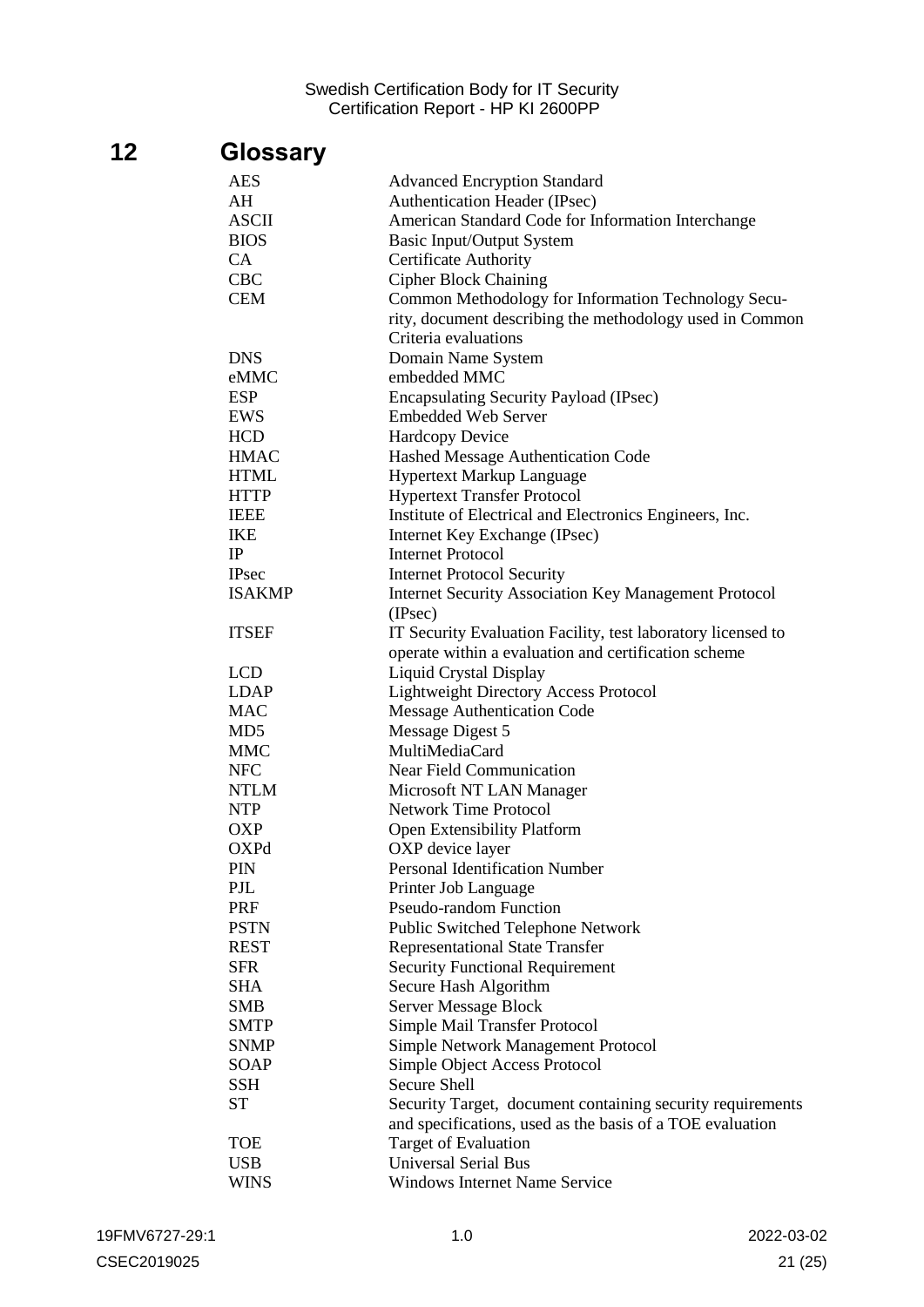XML Extensible Markup Language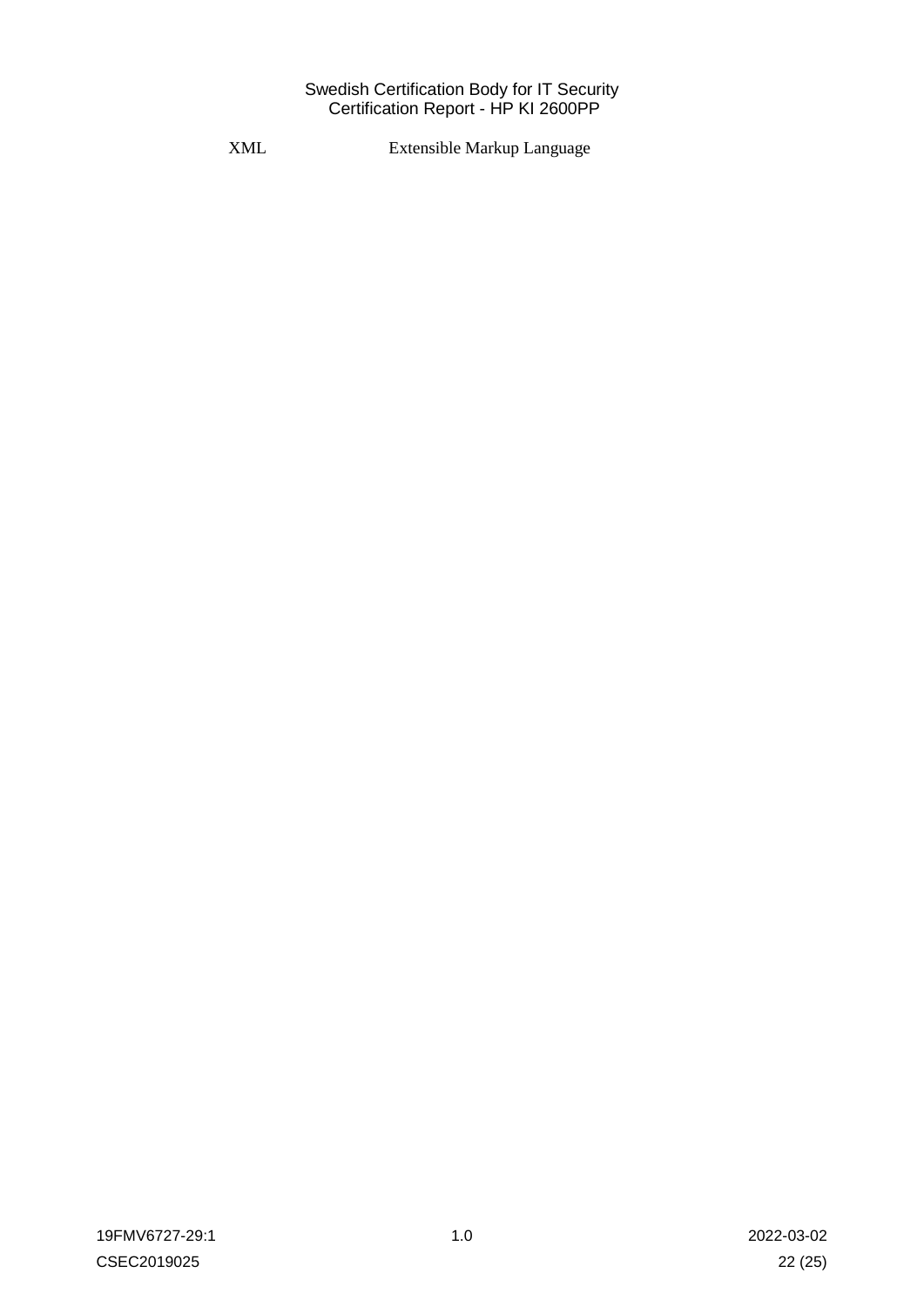# <span id="page-22-0"></span>**13 Bibliography**

| <b>ST</b>      | HP Color LaserJet Enterprise MFP M776, HP La-<br>serJet Enterprise MFP<br>M634/M635/M636 Security Target<br>Version 1.2, 2021-07-01                                                                         |
|----------------|-------------------------------------------------------------------------------------------------------------------------------------------------------------------------------------------------------------|
| <b>CCECG</b>   | Common Criteria Evaluated Configuration Guide for<br><b>HP Multifunction Printers</b><br>HP Color LaserJet Enterprise MFP M776,<br>HP LaserJet Enterprise MFP M634/M635/M636<br>Edition 1, 4/2021           |
| M776-UG        | HP Color LaserJet Enterprise MFP M776<br><b>User Guide</b><br>Edition 1, 10/2019                                                                                                                            |
| M776DN_Z-IG    | HP Color LaserJet Enterprise MFP M776dn, M776z<br>M776dn<br>M776z<br><b>Installation Guide</b><br>2019                                                                                                      |
| M776ZS-IG      | HP Color LaserJet Enterprise MFP M776zs<br><b>M776zs</b><br><b>Installation Guide</b><br>2019                                                                                                               |
| M634_5_6-UG    | HP LaserJet Enterprise MFP M634<br>HP LaserJet Enterprise MFP M635<br>HP LaserJet Enterprise MFP M636<br><b>User Guide</b><br>Edition 1, 5/2020                                                             |
| M634_5_6-IG    | HP LaserJet Enterprise MFP M634<br>HP LaserJet Enterprise MFP M635<br>HP LaserJet Enterprise MFP M636<br>M634dn, M634h, M634z, M635h, M635fht, M635z,<br>M636fh, M636z<br><b>Installation Guide</b><br>2020 |
| <b>PP2600A</b> | 2600.1-PP, Protection Profile for Hardcopy Devices,<br>Operational Environment A, IEEE Computer Soci-<br>ety, 12 June 2009, version 1.0                                                                     |
| CCpart1        | Common Criteria for Information Technology Secu-<br>rity Evaluation, Part 1, version 3.1 revision 5,<br>CCMB-2017-04-001                                                                                    |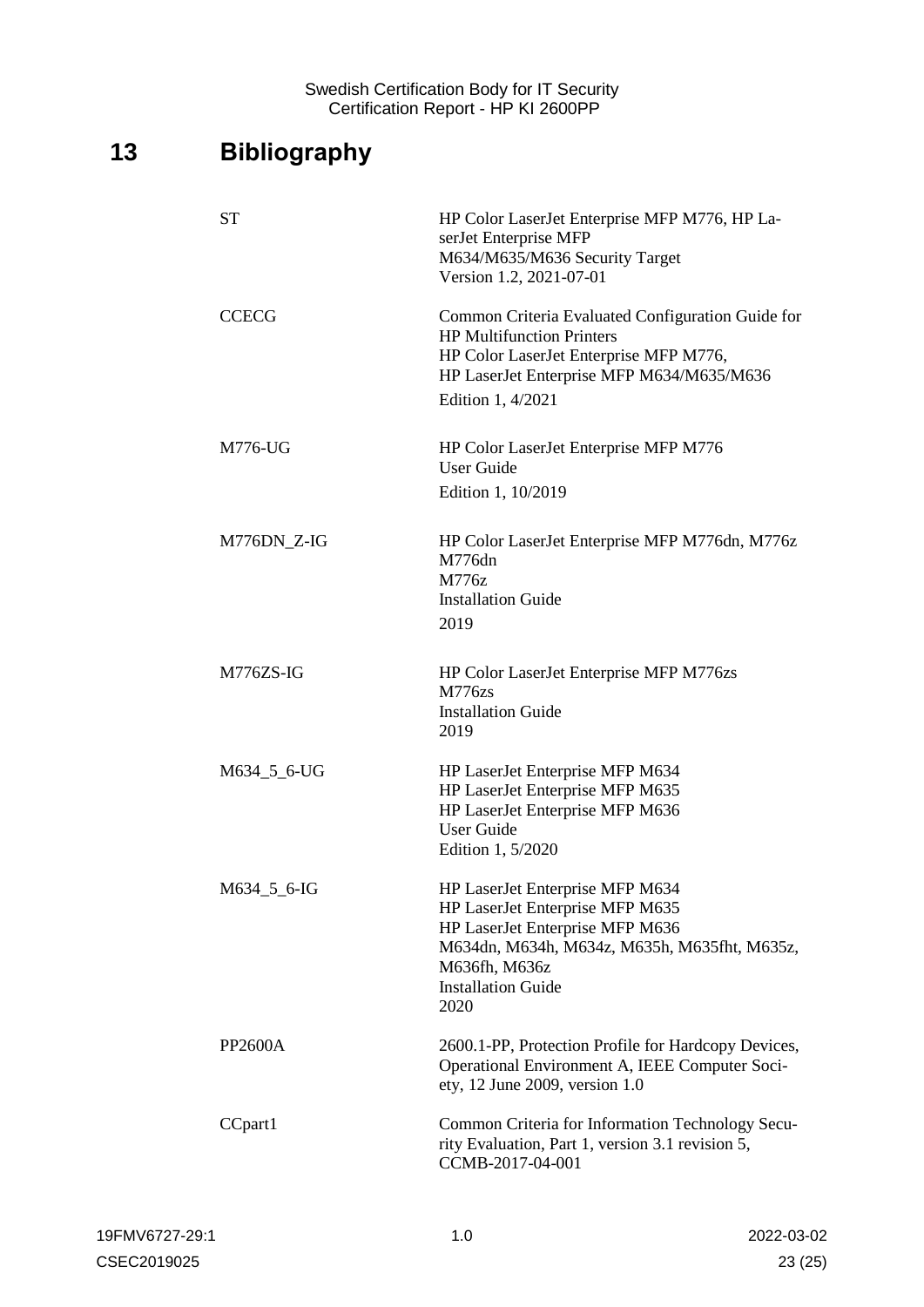|                     | Swedish Certification Body for IT Security<br>Certification Report - HP KI 2600PP                                        |
|---------------------|--------------------------------------------------------------------------------------------------------------------------|
| CCpart <sub>2</sub> | Common Criteria for Information Technology Secu-<br>rity Evaluation, Part 2, version 3.1 revision 5,<br>CCMB-2017-04-002 |
| CCpart <sub>3</sub> | Common Criteria for Information Technology Secu-<br>rity Evaluation, Part 3, version 3.1 revision 5,<br>CCMB-2017-04-003 |
| <b>CEM</b>          | Common Methodology for Information Technology<br>Security Evaluation, version 3.1 revision 5, CCMB-<br>2017-04-004       |
| $EP-002$            | EP-002 Evaluation and Certification, CSEC, 2021-<br>10-26, document version 33.0                                         |
| EP-188              | EP-188 Scheme Crypto Policy, CSEC, 2021-10-26<br>document version 12.0                                                   |